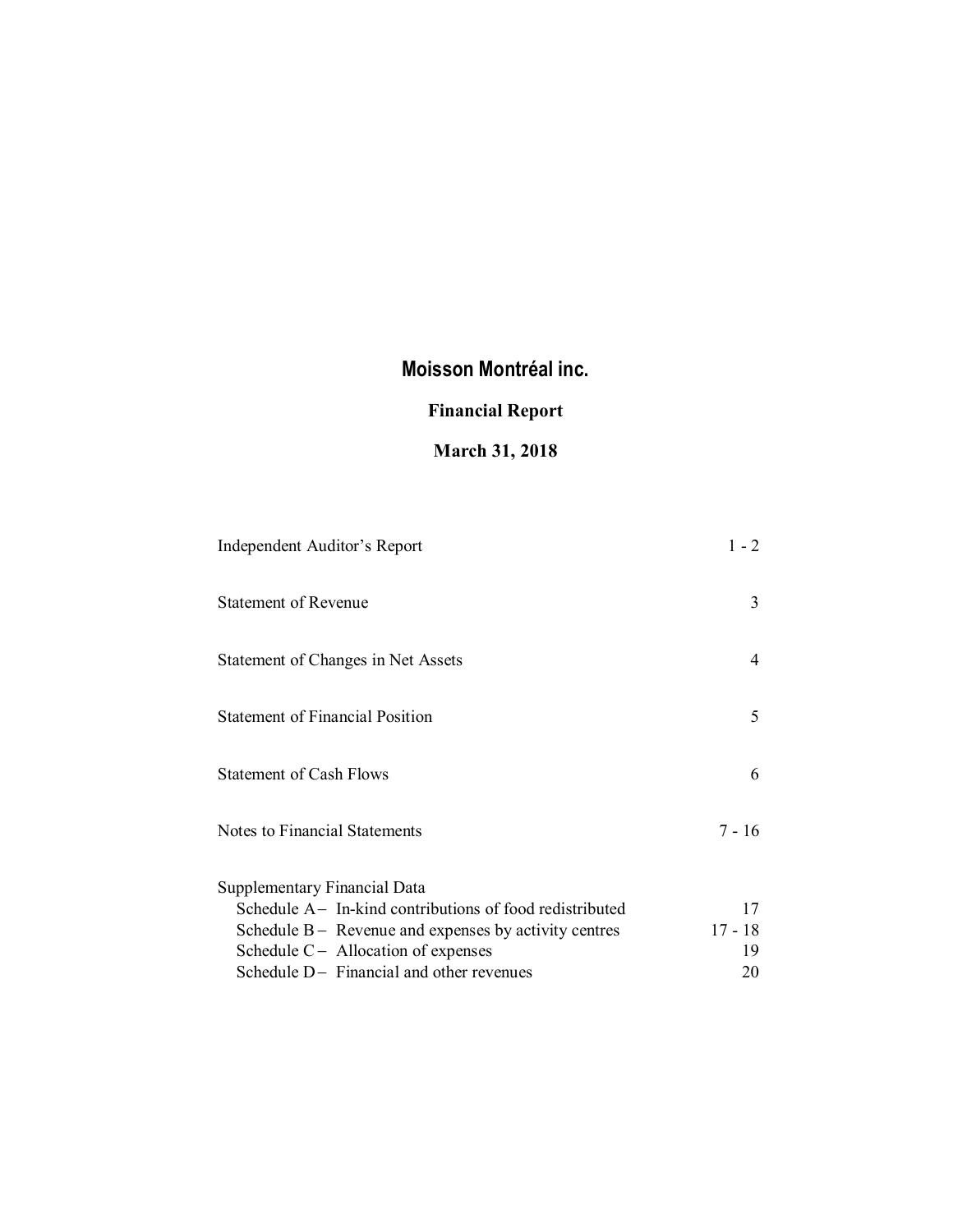

255 CRÉMAZIE BLVD EAST, SUITE 1000 MONTRÉAL (QUEBEC) H2M 1L5 T 514 342-4740 F 514 737-4049 PETRIERAYMOND.QC.CA

# *Independent Auditor's Report*

To the Administrators of **Moisson Montréal inc.:**

We have audited the accompanying financial statements of **Moisson Montréal inc.**, which comprise the statement of financial position as at March 31, 2018 and the statements of revenue, changes in net assets and cash flows for the year then ended, and a summary of significant accounting policies and other explanatory information.

# *Management's Responsibility for the Financial Statements*

Management is responsible for the preparation and fair presentation of these financial statements in accordance with Canadian Accounting Standards for Not-for-Profit Organizations and for such internal control as management determines is necessary to enable the preparation of financial statements that are free from material misstatement, whether due to fraud or error.

# *Auditor's Responsibility*

Our responsibility is to express an opinion on these financial statements based on our audit. We conducted our audit in accordance with Canadian generally accepted auditing standards. Those standards require that we comply with ethical requirements and plan and perform the audit to obtain reasonable assurance about whether the financial statements are free from material misstatement.

An audit involves performing procedures to obtain audit evidence about the amounts and disclosures in the financial statements. The procedures selected depend on the auditor's judgment, including the assessment of the risks of material misstatement of the financial statements, whether due to fraud or error. In making those risk assessments, the auditor considers internal control relevant to the entity's preparation and fair presentation of the financial statements in order to design audit procedures that are appropriate in the circumstances, but not for the purpose of expressing an opinion on the effectiveness of the entity's internal control. An audit also includes evaluating the appropriateness of accounting policies used and the reasonableness of accounting estimates made by management, as well as evaluating the overall presentation of the financial statements.

We believe that the audit evidence we have obtained is sufficient and appropriate to provide a basis for qualified opinion.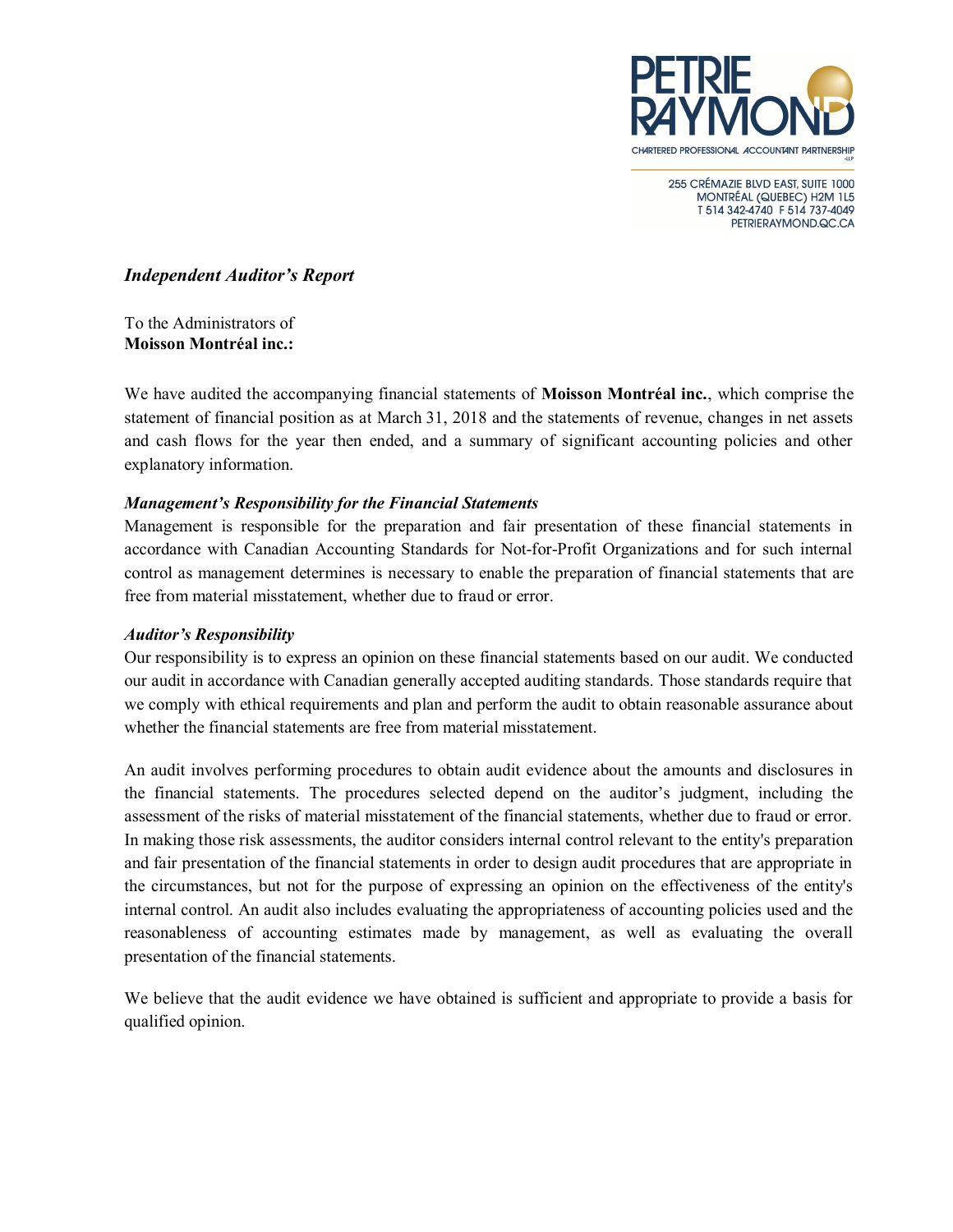# *Independent Auditor's Report (cont'd)*

# *Basis for Qualified Opinion*

In common with many not-for-profit organizations, the Company derives revenue from donations, the completeness of which is not susceptible to satisfactory audit verification. Accordingly, verification of these revenue was limited to the amounts recorded in the records of **Moisson Montréal inc**. Therefore, we were not able to determine whether any adjustments might be necessary to donations, excess of revenue (expenses) and cash flows from operating activities for the years ended March 31, 2018 and 2017, assets as at March 31, 2018 and 2017, and net assets as at March 31 for both 2018 and 2017.

#### *Qualified Opinion*

In our opinion, except for the effects of the matter described in the Basis for Qualified Opinion paragraph, the financial statements present fairly, in all material respects, the financial position of **Moisson Montréal inc.** as at March 31, 2018, and the results of its activities and its cash flows for the year then ended in accordance with Canadian Accounting Standards for Not-for-Profit Organizations.

I étaie Laymond

May 29, 2018

Montreal, Québec Chartered Professional Accountant Partnership LLP

 $\mathcal{L}_\text{max}$  and  $\mathcal{L}_\text{max}$  and  $\mathcal{L}_\text{max}$  and  $\mathcal{L}_\text{max}$ 

<sup>1</sup> CPA Auditor, CA, Public Accountancy Permit No. A111328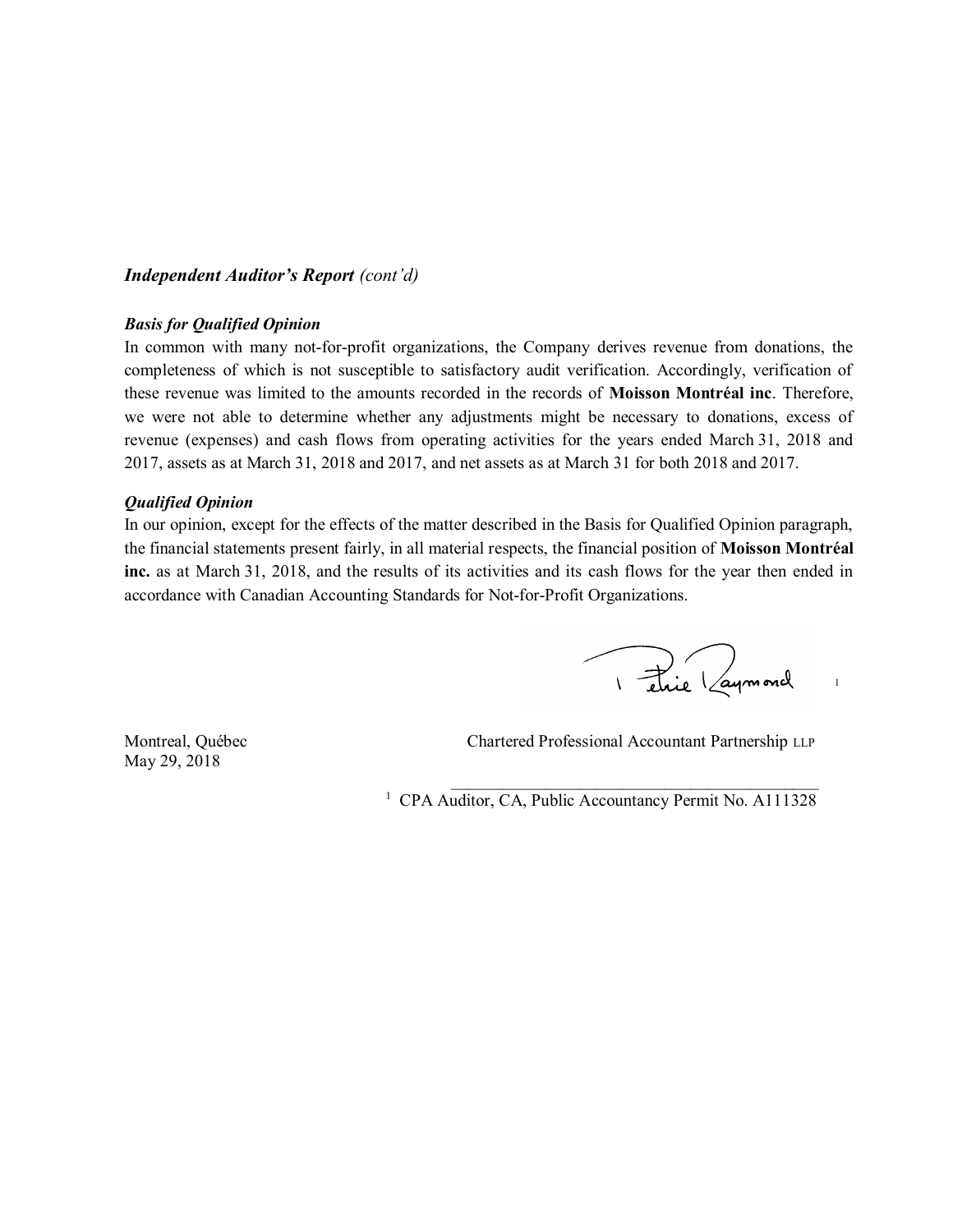# **Statement of Revenue**

| <b>Year ended March 31</b>                                                                                                                                                                                             | 2018                                                               | 2017                                                               |
|------------------------------------------------------------------------------------------------------------------------------------------------------------------------------------------------------------------------|--------------------------------------------------------------------|--------------------------------------------------------------------|
|                                                                                                                                                                                                                        |                                                                    |                                                                    |
| <b>Food supply</b><br>In-kind contributions of food<br>In-kind contributions of food redistributed (Schedule A)                                                                                                        | \$<br>86,179,825<br>85,939,761                                     | \$<br>79,217,867<br>80,276,823                                     |
| Net result $-$ Food supply                                                                                                                                                                                             | 240,064                                                            | (1,058,956)                                                        |
| Fund raising and administrative activities                                                                                                                                                                             |                                                                    |                                                                    |
| Revenue<br>Donations (Schedule B)<br>Fund raising activities (Schedule B)<br>Contributions (Schedule B)<br>Rental<br>Amortization of deferred contributions related<br>to fixed assets and intangible assets (Note 14) | 2,765,540<br>1,329,600<br>673,613<br>182,485<br>208,010            | 2,916,662<br>1,033,519<br>816,654<br>178,000<br>237,338            |
| Financial and other revenues (Schedule D)                                                                                                                                                                              | 19,143                                                             | 63,355                                                             |
|                                                                                                                                                                                                                        | 5,178,391                                                          | 5,245,528                                                          |
| <b>Expenses</b> (Schedule C)<br>Operations<br>Warehouse<br>Food supplies<br>Transportation<br>Maintenance of building<br>Community liaison                                                                             | 1,238,141<br>272,509<br>745,102<br>815,635<br>156,679<br>3,228,066 | 1,452,862<br>392,331<br>828,117<br>735,403<br>133,942<br>3,542,655 |
| Fund raising activities (Schedule C)                                                                                                                                                                                   | 155,258                                                            | 149,020                                                            |
| Activities and communications development (Schedule C)                                                                                                                                                                 | 483,173                                                            | 361,354                                                            |
| Philanthropic development (Schedule C)                                                                                                                                                                                 | 173,631                                                            | 150,767                                                            |
| Management (Schedule C)<br>General directorate and finances<br>Human resources<br>Financial expenses                                                                                                                   | 726,201<br>347,947<br>24,176<br>1,098,324<br>5,138,452             | 761,681<br>380,210<br>28,520<br>1,170,411<br>5,374,207             |
| Net result – Fund raising and administrative activities                                                                                                                                                                | 39,939                                                             | (128, 679)                                                         |
| <b>Insurance indemnity</b>                                                                                                                                                                                             |                                                                    | 115,260                                                            |
| <b>Excess of revenue (expenses)</b>                                                                                                                                                                                    | \$<br>280,003                                                      | (1,072,375)                                                        |
| <b>Total revenue</b>                                                                                                                                                                                                   | \$<br>91,358,216                                                   | \$<br>84,578,655                                                   |
| <b>Total expenses</b>                                                                                                                                                                                                  | 91,078,213                                                         | 85,651,030                                                         |
| <b>Excess of revenue (expenses)</b>                                                                                                                                                                                    | \$<br>280,003                                                      | (1,072,375)                                                        |
| Excess of revenue (expenses) excluding food supply                                                                                                                                                                     | \$<br>39,939                                                       | \$<br>(13, 419)                                                    |

 $\equiv$  $\sim$  100  $\pm$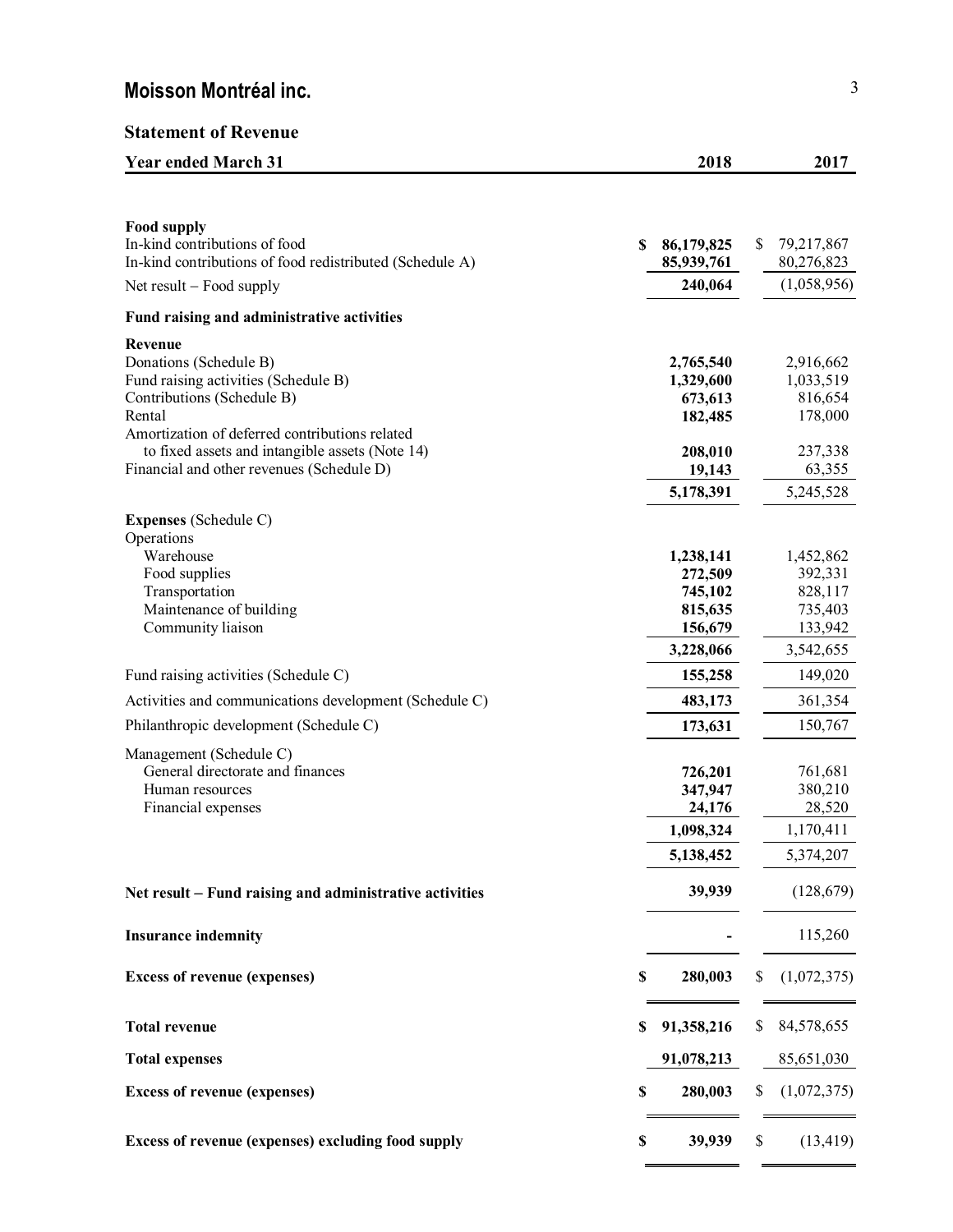# **Statement of Changes in Net Assets**

# **Year ended March 31 2018 2017**

|                                     |    |                                    |    |                               |    | Internally restricted (Note 15)                    |    |              |   |           |       |             |
|-------------------------------------|----|------------------------------------|----|-------------------------------|----|----------------------------------------------------|----|--------------|---|-----------|-------|-------------|
|                                     |    | Management<br>of capital<br>assets |    | Invested in<br>capital assets |    | Food<br>preservation,<br>repacking and<br>labeling |    | Unrestricted |   | Total     | Total |             |
| <b>Balance at beginning of year</b> | \$ | $\sim$                             |    | 2,629,363                     | \$ | 850,000                                            | \$ | 2,751,021    | S | 6,230,384 | S     | 7,302,759   |
| Excess of revenue (expenses)        |    | $\overline{\phantom{a}}$           |    | $(156,993)*$                  |    | $\overline{\phantom{0}}$                           |    | 436,996      |   | 280,003   |       | (1,072,375) |
| Interfunds transfer                 |    | 850,000                            |    | ۰.                            |    | (850,000)                                          |    |              |   |           |       |             |
| Additions to capital assets         |    |                                    |    | 14,186                        |    |                                                    |    | (14, 186)    |   |           |       |             |
| <b>Balance at end of year</b>       | \$ | 850,000                            | S. | 2,486,556                     | \$ | Nil                                                | \$ | 3,173,831    | S | 6,510,387 | S     | 6,230,384   |

 $\blacksquare$ 

 $\equiv$ 

# **\* Represented by:**

| Amortization of deferred contributions related to fixed assets and intangible assets | - S | 242.622             |
|--------------------------------------------------------------------------------------|-----|---------------------|
| Amortization of fixed assets and intangible assets                                   |     | (402,948)           |
| Gain on disposal of capital assets                                                   |     | 3,333               |
|                                                                                      |     | $\frac{156,993}{2}$ |
|                                                                                      |     |                     |

 $\sim$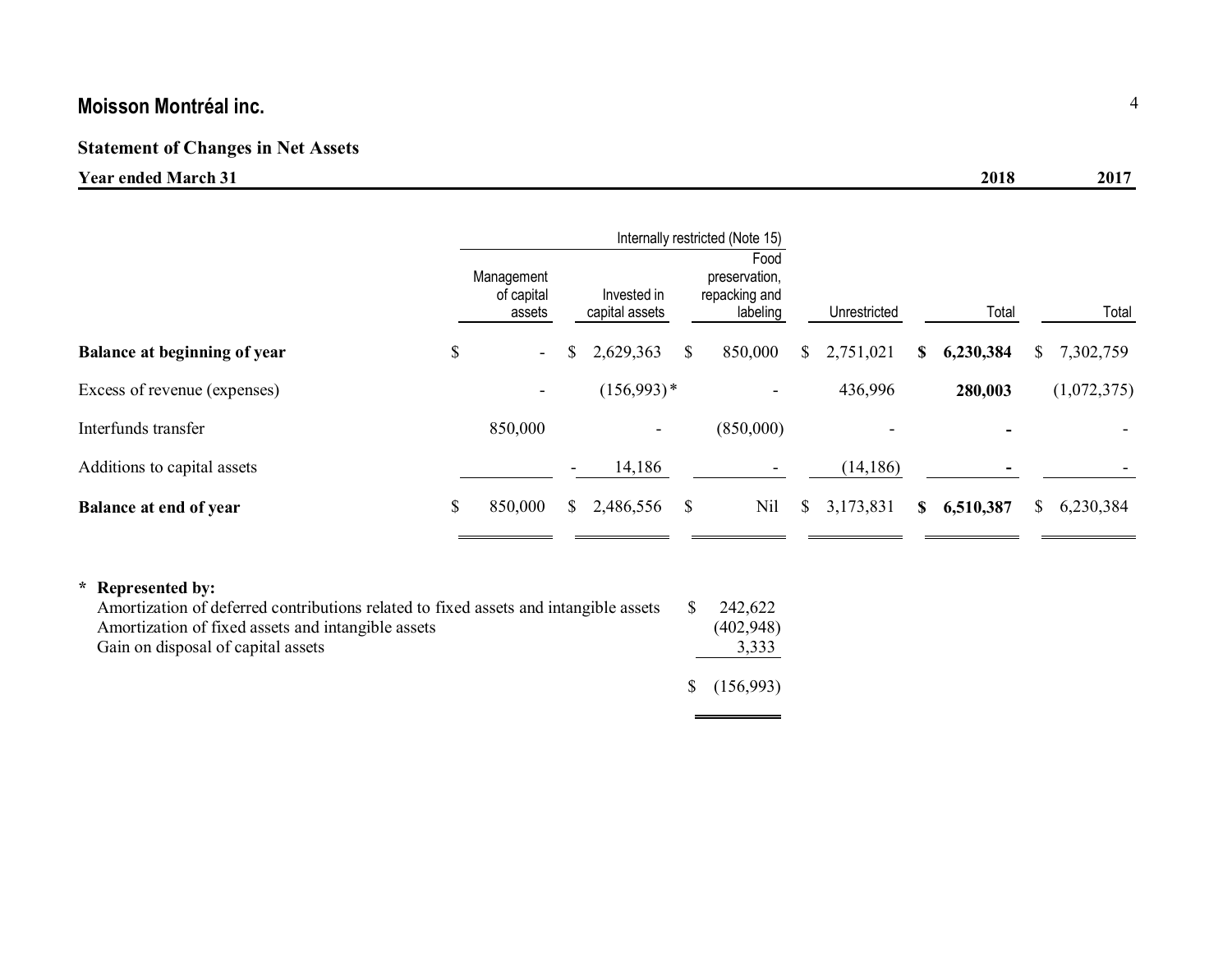# **Statement of Financial Position**

**March 31 2018 2017** 

| <b>Current assets</b><br>Cash (Note 3)<br>Accounts receivable (Note 4)<br>Grant receivable from the MAMOT (Notes 5 and 12)<br>Inventory of food<br>Prepaid expenses<br>Current portion of investments (Note 6)                                                                  | $\boldsymbol{\mathsf{S}}$ | 2,261,171<br>266,364<br>97,484<br>2,086,649<br>102,590<br>80,611<br>4,894,869 | \$<br>1,913,592<br>266,458<br>93,163<br>1,846,585<br>76,054<br>80,538<br>4,276,390 |
|---------------------------------------------------------------------------------------------------------------------------------------------------------------------------------------------------------------------------------------------------------------------------------|---------------------------|-------------------------------------------------------------------------------|------------------------------------------------------------------------------------|
| Grant receivable from the MAMOT (Notes 5 and 12)                                                                                                                                                                                                                                |                           | 369,163<br>924,397                                                            | 466,647                                                                            |
| <b>Investments</b> (Note 6)                                                                                                                                                                                                                                                     |                           |                                                                               | 939,721                                                                            |
| Fixed assets (Note 7)                                                                                                                                                                                                                                                           |                           | 5,621,354                                                                     | 5,995,708                                                                          |
| Intangible assets (Note 8)                                                                                                                                                                                                                                                      |                           | 33,701                                                                        | 142,644                                                                            |
|                                                                                                                                                                                                                                                                                 |                           | 6,948,615                                                                     | 7,544,720                                                                          |
| <b>Total assets</b>                                                                                                                                                                                                                                                             | \$                        | 11,843,484                                                                    | \$<br>11,821,110                                                                   |
| <b>Current liabilities</b><br>Payables and accrued charges (Note 10)<br>Deferred contributions related to specific projects (Note 11)<br>Deferred revenue<br>Current portion of subsidized long-term debt (Note 12)<br>Current portion of unsubsidized long-term debt (Note 12) | \$                        | 423,410<br>177,100<br>101,756<br>97,484<br>3,727<br>803,477                   | \$<br>405,148<br>33,044<br>76,901<br>93,163<br>3,368<br>611,624                    |
| Long-term debt (Note 12)                                                                                                                                                                                                                                                        |                           | 377,853                                                                       | 479,064                                                                            |
| Deferred contribution related to children's food aid (Note 13)                                                                                                                                                                                                                  |                           | 995,685                                                                       | 1,006,834                                                                          |
| Deferred contributions related to fixed and intangible assets (Note 14)                                                                                                                                                                                                         |                           | 3,156,082                                                                     | 3,493,204                                                                          |
|                                                                                                                                                                                                                                                                                 |                           | 4,529,620                                                                     | 4,979,102                                                                          |
| <b>Total liabilities</b>                                                                                                                                                                                                                                                        |                           | 5,333,097                                                                     | 5,590,726                                                                          |
| <b>Net assets</b><br>Internally restricted (Note 15)<br>Management of capital assets<br>Invested in capital assets<br>Food preservation, repacking and labeling<br>Unrestricted                                                                                                 |                           | 850,000<br>2,486,556<br>3,173,831<br>6,510,387                                | 2,629,363<br>850,000<br>2,751,021<br>6,230,384                                     |
| <b>Total liabilities and net assets</b>                                                                                                                                                                                                                                         | \$                        | 11,843,484                                                                    | \$<br>11,821,110                                                                   |

**On behalf of the board**

F  $\infty$ 

Administrator

Georgen Administrator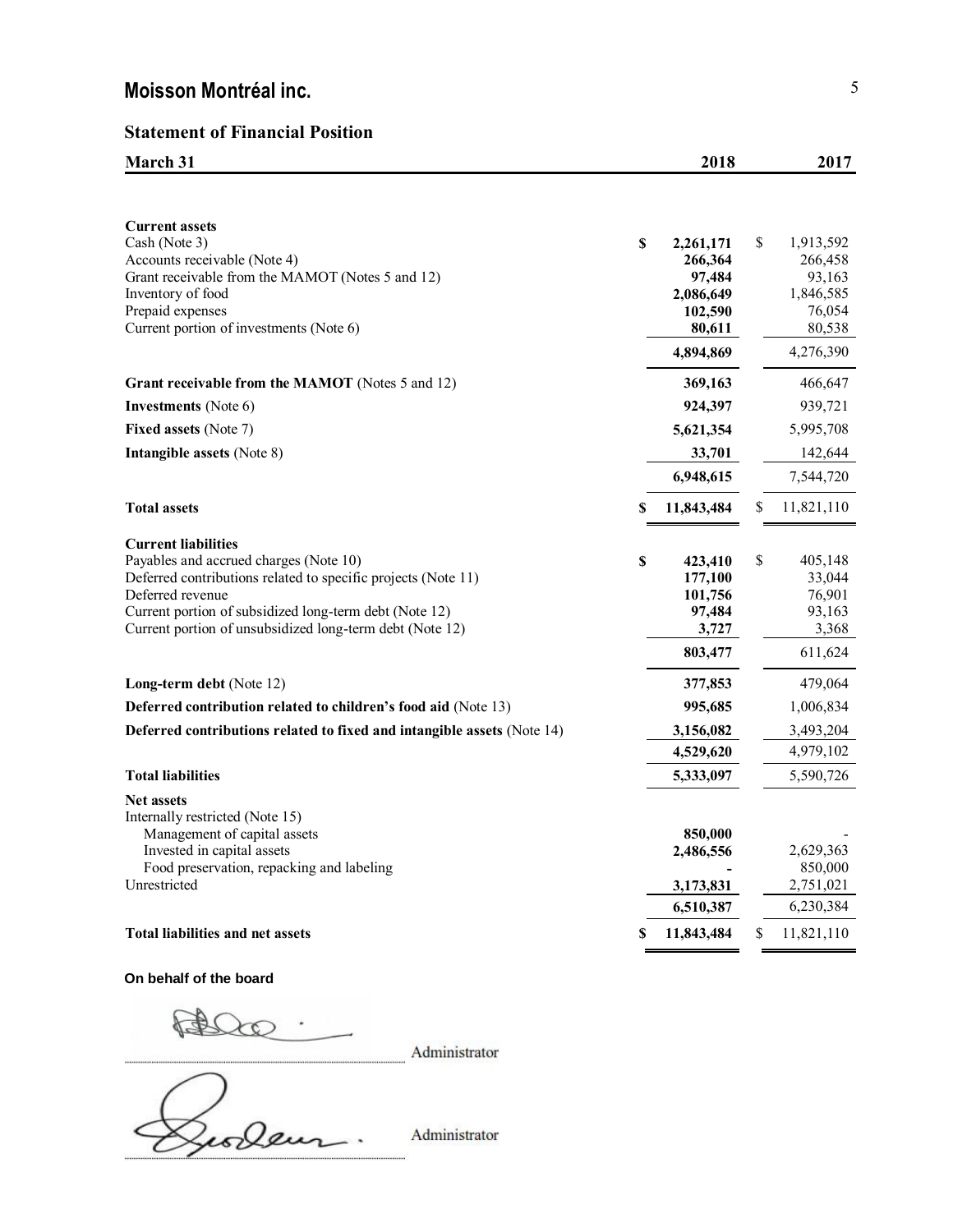# **Statement of Cash Flows**

| <b>Year ended March 31</b> | 2018 | 2017 |
|----------------------------|------|------|
|                            |      |      |

| <b>Operating activities</b>                                                            |             |                       |    |                         |
|----------------------------------------------------------------------------------------|-------------|-----------------------|----|-------------------------|
| Excess of revenue (expenses)<br>Items not affecting cash                               | $\mathbb S$ | 280,003               | \$ | (1,072,375)             |
| Changes in inventory of food                                                           |             | (240, 064)            |    | 1,058,956               |
| Deferred contributions related to specific projects recognized as revenue<br>(Note 11) |             | (734, 418)            |    | (919, 603)              |
| Deferred contributions related to children's food aid recognized as revenue            |             |                       |    |                         |
| (Note 13)                                                                              |             | (40,000)              |    |                         |
| Amortization of deferred contributions related to fixed and intangible assets          |             |                       |    |                         |
| (Note $14$ )                                                                           |             | (242, 622)            |    | (286, 789)              |
| Amortization of fixed and intangible assets                                            |             | 402,948               |    | 470,877                 |
| Investments donations recognized as revenue                                            |             | (30, 688)             |    | (31,025)                |
| Loss (profit) on realization of investments included in financial revenues             |             | (6,754)               |    | 176                     |
| Change in fair value of investments                                                    |             | 3,019                 |    | (31, 306)               |
| Gain on disposal of fixed assets                                                       |             | (3,333)               |    | (13, 329)               |
|                                                                                        |             | (611,909)             |    | (824, 418)              |
| Changes in non-cash working capital items (Note 18)                                    |             | 16,675                |    | 92,971                  |
| Receipt of deferred contributions related to specific projects (Note 11)               |             | 878,474               |    | 589,504                 |
| Receipt of deferred contribution related to children's food aid                        |             |                       |    | 1,000,000               |
| Investments revenues allocated to deferred contributions related to children's         |             |                       |    |                         |
| food aid                                                                               |             | 28,851                |    | 6,834                   |
|                                                                                        |             | 312,091               |    | 864,891                 |
| <b>Financing activities</b>                                                            |             |                       |    |                         |
| Reduction of the long-term debt                                                        |             | (3,368)               |    | (3,043)                 |
| Deferred contributions related to fixed and intangible assets                          |             |                       |    | 3,000                   |
|                                                                                        |             | (3,368)               |    | (43)                    |
|                                                                                        |             |                       |    |                         |
| <b>Investing activities</b>                                                            |             |                       |    |                         |
| Changes in reserved cash                                                               |             | (3, 497)              |    | (19, 431)               |
| Additions to fixed and intangible assets                                               |             | (14, 151)             |    | (147, 732)              |
| Disposal of fixed assets<br>Acquisition of investments                                 |             | 3,333                 |    | 20,400<br>(1, 197, 772) |
| Disposal of investments                                                                |             | (135, 154)<br>184,828 |    | 250,299                 |
|                                                                                        |             |                       |    |                         |
|                                                                                        |             | 35,359                |    | (1,094,236)             |
| Net increase (decrease) in cash and cash equivalents                                   |             | 344,082               |    | (229, 388)              |
| Cash and cash equivalents at beginning of year                                         |             | 1,894,161             |    | 2,123,549               |
| Cash and cash equivalents at end of year                                               | \$          | 2,238,243             | S  | 1,894,161               |
|                                                                                        |             |                       |    |                         |
| Cash and cash equivalents are represented by:                                          |             |                       |    |                         |
| Cash                                                                                   | \$          | 935,352               | \$ | 634,320                 |
| Cash at progressive rate                                                               |             | 1,302,891             |    | 1,259,841               |
|                                                                                        | \$          | 2,238,243             | \$ | 1,894,161               |
|                                                                                        |             |                       |    |                         |
| <b>Supplemental information</b>                                                        |             |                       |    |                         |
| Reduction of long-term debt by the MAMOT                                               | \$          | 93,163                | \$ | 89,036                  |
| Write-off of an intangible asset and its related contribution                          | \$          | 94,500                | \$ |                         |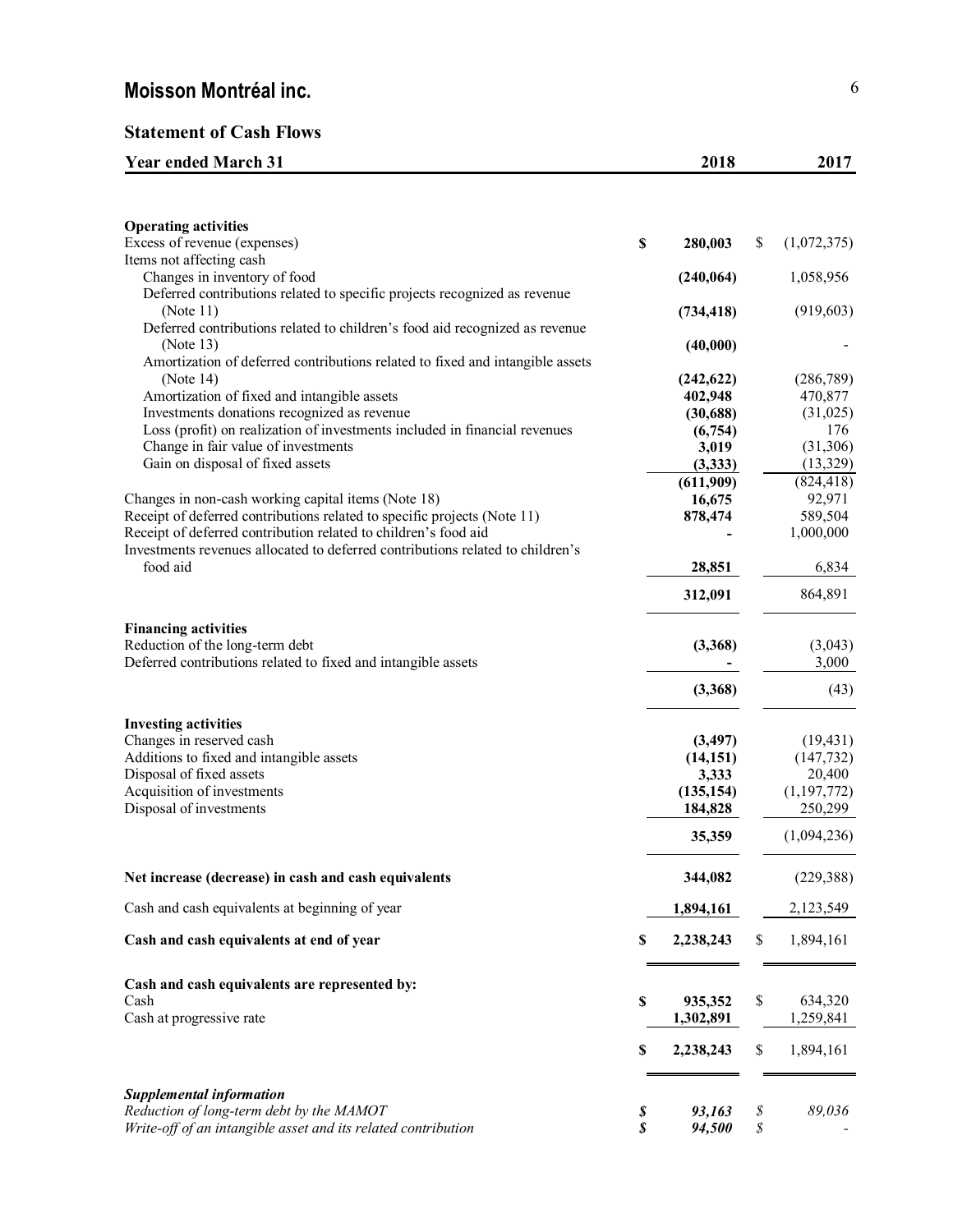# **Notes to Financial Statements**

# **March 31, 2018**

## **1. Incorporation and nature of activities**

Moisson Montréal inc. (the "Company") is incorporated under Part III of the Québec Companies Act. The Company is working to ensure optimal food supply to community organizations serving the needy on the island of Montreal and to participate in developing sustainable solutions to favour food security. As a charitable organization registered under the Income Tax Act, Moisson Montréal inc. can issue receipts for charitable donations.

# **2. Significant accounting policies**

## *Authoritative accounting pronouncements*

The Company applies the Canadian Accounting Standards for the Not-for-Profit Organizations, hereafter referred to as "ASNPO" under Part III of CPA Canada Handbook - Accounting.

## *Contributions and revenue recognition*

The Company follows the deferral method of accounting for contributions (donations and contributions). Unrestricted contributions are recognized as revenue when received or receivable if the amount to be received can be reasonably estimated and collection is reasonably assured. Restricted contributions are recognized as revenue in the year in which the related expenses are incurred.

Fund raising activities revenue is recognized at the date of the event.

The rental revenue is recorded monthly as it becomes due.

The financial revenue is recorded as it is earned.

## *Recovered donations redistributed as food products*

The operations of the Company depend mainly on in-kind contributions of food. Donated food supplies are weighted and recognized by food categories to be valued. Donations received are valued by adding or subtracting inventory changes to the donated food supplies. Donations are valued based on the monthly average prices paid by consumers by food categories as established by Statistics Canada.

## *Donations received in supplies or in hours*

Donations received in supplies or hours (donations in-kind) are recorded at fair value when they can be reasonably estimated. Supplies contributions for the year ended in 2018 consist of in-kind contributions of food, publicly-listed securities and donated services.

## *Cash and cash equivalents*

Cash and equivalents are composed of cash and cash at progressive rate.

## *Inventory of food*

Inventory of food is held in transit before distribution. It is valued based on the monthly average prices paid by consumers by food categories as established by Statistics Canada.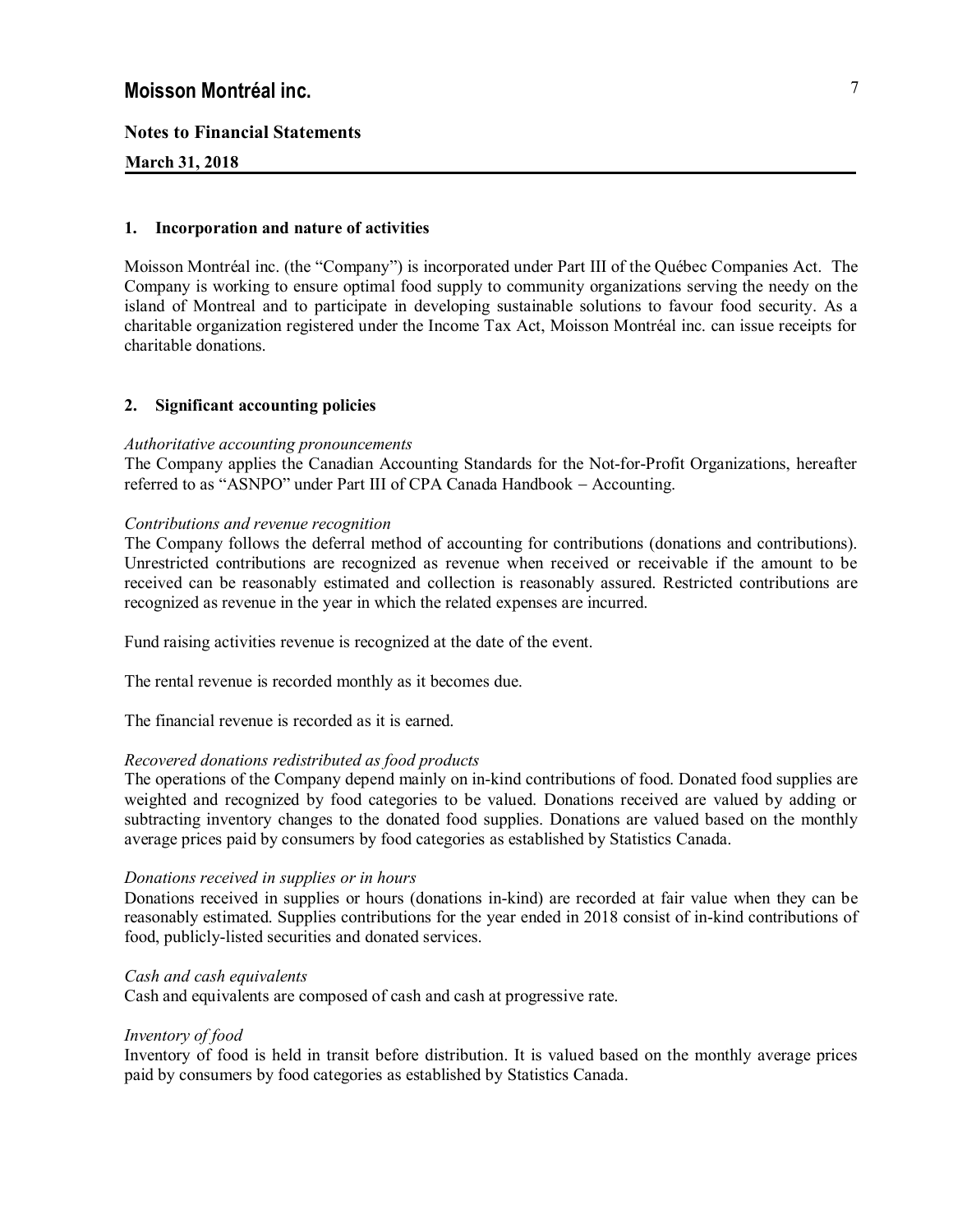# **Notes to Financial Statements**

## **March 31, 2018**

#### **2. Significant accounting policies** (cont'd)

#### *Fixed assets*

Fixed assets additions are recorded at cost whereas contributions of fixed assets are recorded at their fair value at the date of the donation. Amortization of fixed assets is calculated using the declining balance method at the following rates:

| <b>Building</b>                | $5\%$       |
|--------------------------------|-------------|
| Rolling stock                  | 30%         |
| Refrigeration equipment        | 20%         |
| Computer equipment             | 30%         |
| Office and warehouse equipment | 20% and 30% |

#### *Intangible assets*

Intangible assets acquisitions are recorded at cost whereas contributions of intangible assets are recorded at their fair value at the date of donation. The Company's intangible assets are recorded at cost and amortized using the declining balance method at 30%.

#### *Impairment of long-term assets*

Long-term assets are tested for impairment whenever events or changes in circumstances indicate that there are no more potential service for the Company. An impairment loss is recognized when the carrying amount of the asset exceeds the residual value. The impairment loss is measured as the amount by which the carrying amount of the long-term asset exceeds its residual value.

#### *Deferred contributions related to fixed and intangible assets*

Amounts received and specifically allocated for the acquisition of fixed and intangible assets are recorded as deferred contributions relating to fixed and intangible assets and amortized over the estimated useful life of the related fixed or intangible assets. When a portion of an amount received and specifically allocated can be used, with the donor's approval, to cover current expenses, that portion of the deferred contributions is then transferred to revenue for the year.

#### *Financial instruments*

#### *Valuation*

The Company initially measures its financial assets and financial liabilities at fair value except for nonarm's length transactions. The Company subsequently measures all its financial assets and financial liabilities at amortized cost, with exception of its investments that are evaluated at fair value. The change in fair value of investments is recorded in the statement of revenue.

The Company's financial assets, measured at amortized cost include cash, government contributions receivables, other receivables and the grant receivable from the MAMOT.

The Company's financial liabilities include accounts payable and accrued charges and long-term debt.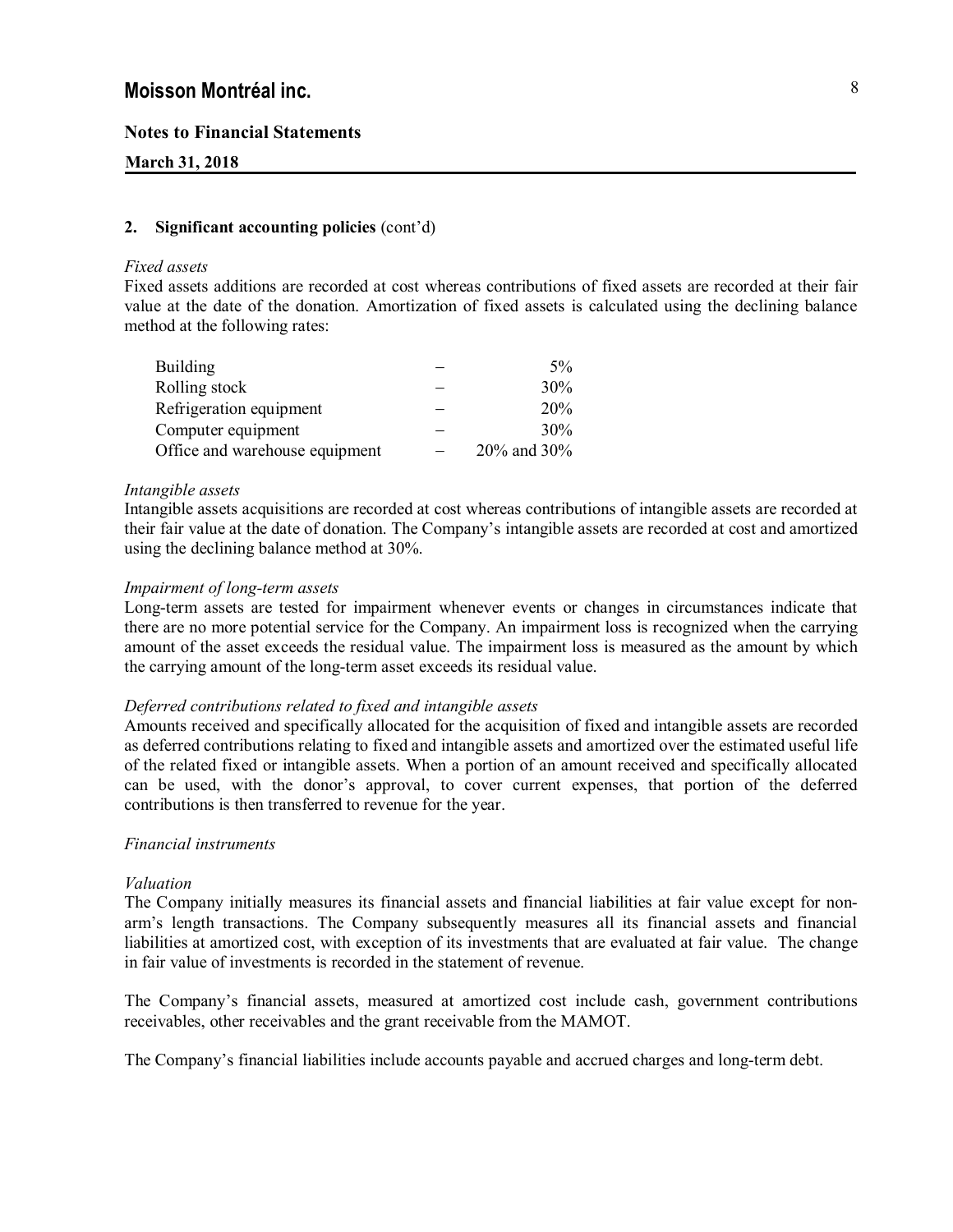# **Notes to Financial Statements**

# **March 31, 2018**

## **2. Significant accounting policies** (cont'd)

#### *Financial instruments (cont'd)*

## *Impairment*

Financial assets measured at cost are tested for impairment when there are indicators of impairment. The amount of write-off is recognized in net income. The previously recognized impairment loss may be reversed to the extent of the improvement, directly of by adjusting the allowance account, provided it is not greater than the amount that would have been reported at the date of reversal had the impairment not been recognized previously. The amount of the reversal is recognized in net income.

#### *Foreign exchange*

The Company uses the temporal method to record its foreign currency transactions. Under this method, monetary items are translated at the rate of exchange in effect at the balance sheet date, non-monetary items are translated at the historical exchange rate unless they are recorded at the fair value in which case, they are translated at the rate of exchange in effect at the balance sheet date, while revenues and expenses are translated at the rate of exchange in effect on the dates they occur. Gains or losses resulting from these translations are reflected in the statement of earnings.

#### *Use of estimates*

The preparation of financial statements in conformity with Canadian accounting standards for not-forprofit organizations requires management to make estimates and assumptions that affect the reported amounts of assets and liabilities, disclosures of contingent assets and liabilities and the reported amounts of revenues and expenses. Significant areas requiring the use of estimates include amortization of fixed and intangible assets. Actual results could differ from these estimates.

| 3.   | Cash                                                         | 2018                                 |               | 2017                           |
|------|--------------------------------------------------------------|--------------------------------------|---------------|--------------------------------|
| Cash | Cash at progressive rate<br>Reserved cash                    | \$<br>935,352<br>1,302,891<br>22,928 | <sup>\$</sup> | 634,320<br>1,259,841<br>19,431 |
|      |                                                              | \$<br>2,261,171                      | \$            | 1,913,592                      |
| 4.   | <b>Accounts receivable</b>                                   | 2018                                 |               | 2017                           |
|      | Government contributions<br>Other receivables<br>Sales taxes | \$<br>2,219<br>245,369<br>18,776     | \$            | 4,862<br>248,054<br>13,542     |
|      |                                                              | \$<br>266,364                        | \$            | 266,458                        |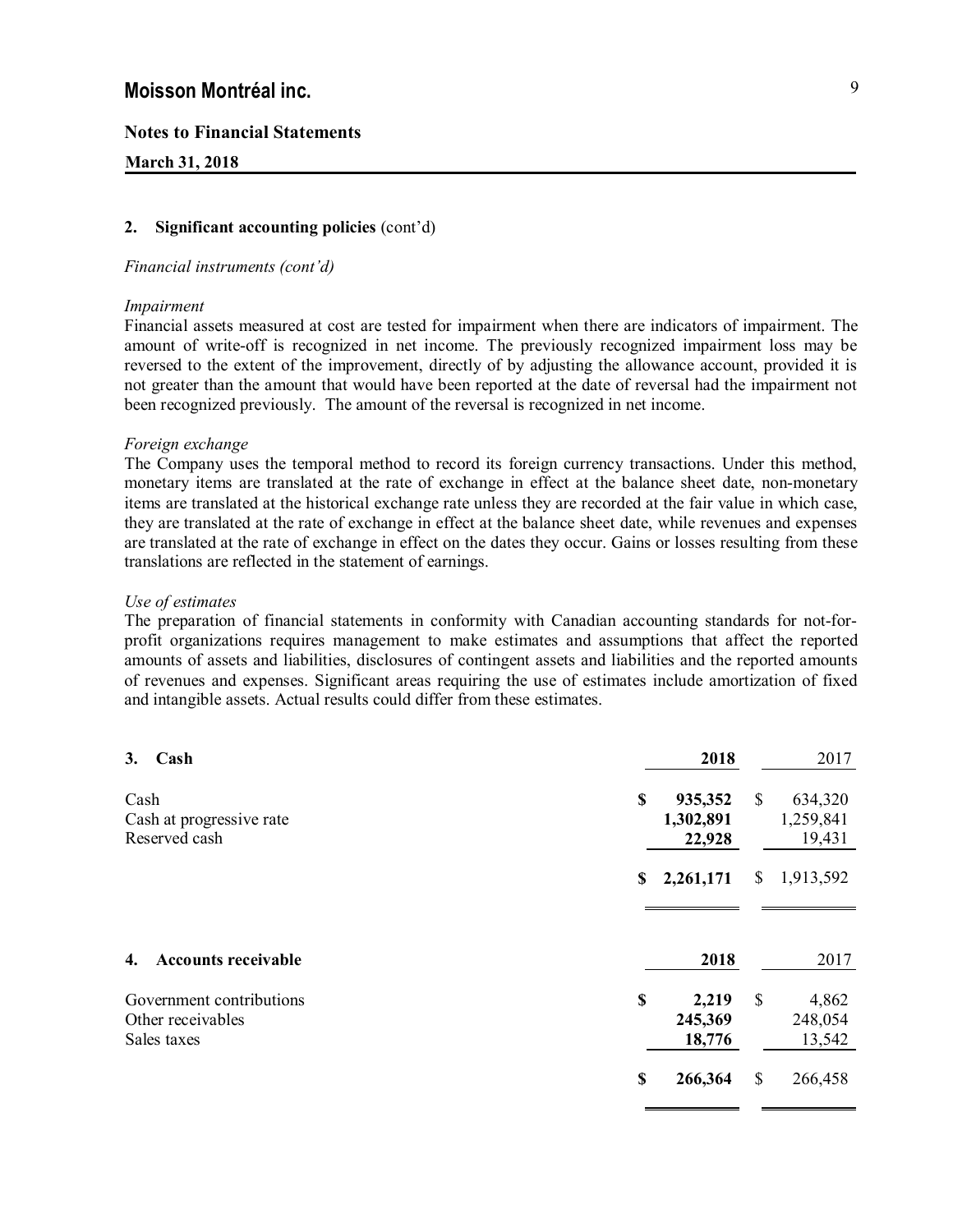## **Notes to Financial Statements**

# **March 31, 2018**

# **5. Grant receivable and differed contributions**

The grant receivable to finance the renovation works undertaken with the collaboration of the CECD represents an amount receivable to reimburse the long-term debt. This amount was recorded as a longterm asset in order to record in the statement of revenue, the debt reimbursement in the same period as the amortization of fixed assets as well as related interest expense (Note 12).

The grant receivable from MAMOT to finance the work undertaken with the collaboration of the CECD is recorded in long-term liabilities in order to record, in the statement of revenue, the debt reimbursement in the same period as the amortization of fixed assets as well as the related interest expense.

| <b>Investments</b><br>6.                                                                                 |    |                  |   | 2018             |               | 2017            |
|----------------------------------------------------------------------------------------------------------|----|------------------|---|------------------|---------------|-----------------|
|                                                                                                          |    | Cost             |   | Fair value       | Cost          | Fair value      |
| Bonds and guaranteed investment<br>certificates, rates ranging from<br>$1.7\%$ to 2.7%, maturing through |    |                  |   |                  |               |                 |
| April 2023                                                                                               | \$ | 480,000          | S | 483,620          | \$<br>500,000 | \$<br>506,116   |
| Shares of public entities held in<br>Canadian dollars<br>Units of mutual funds                           |    | 1,959<br>494,762 |   | 2,120<br>519,268 | 488,953       | 514,143         |
|                                                                                                          | S  | 976,721          | S | 1,005,008        | \$<br>988,953 | \$<br>1,020,259 |
| Current portion of investments                                                                           |    |                  |   | 80,611           |               | 80,538          |
|                                                                                                          |    |                  | S | 924,397          |               | \$<br>939,721   |

Investments include an amount of \$1,000,964 (\$1,018,731 in 2017) which is reserved for children's food aid.

| <b>Fixed assets</b> | 7. |  |  |
|---------------------|----|--|--|
|---------------------|----|--|--|

| 7.<br><b>Fixed assets</b>      |   |              |    |                             |   | 2018           |    | 2017           |
|--------------------------------|---|--------------|----|-----------------------------|---|----------------|----|----------------|
|                                |   | Cost         |    | Accumulated<br>amortization |   | Net book value |    | Net book value |
| Land                           | S | 1,460,619    | \$ |                             | S | 1,460,619      | \$ | 1,460,619      |
| <b>Building</b>                |   | 5,758,332    |    | 2,159,526                   |   | 3,598,806      |    | 3,788,217      |
| Rolling stock                  |   | 807,897      |    | 645,472                     |   | 162,425        |    | 232,036        |
| Refrigeration equipment        |   | 632,184      |    | 501,182                     |   | 131,002        |    | 163,753        |
| Computer equipment             |   | 331,716      |    | 301,776                     |   | 29,940         |    | 38,206         |
| Office and warehouse equipment |   | 1,115,959    |    | 877,397                     |   | 238,562        |    | 312,877        |
|                                |   | \$10,106,707 | S  | 4,485,353                   | S | 5,621,354      | S  | 5,995,708      |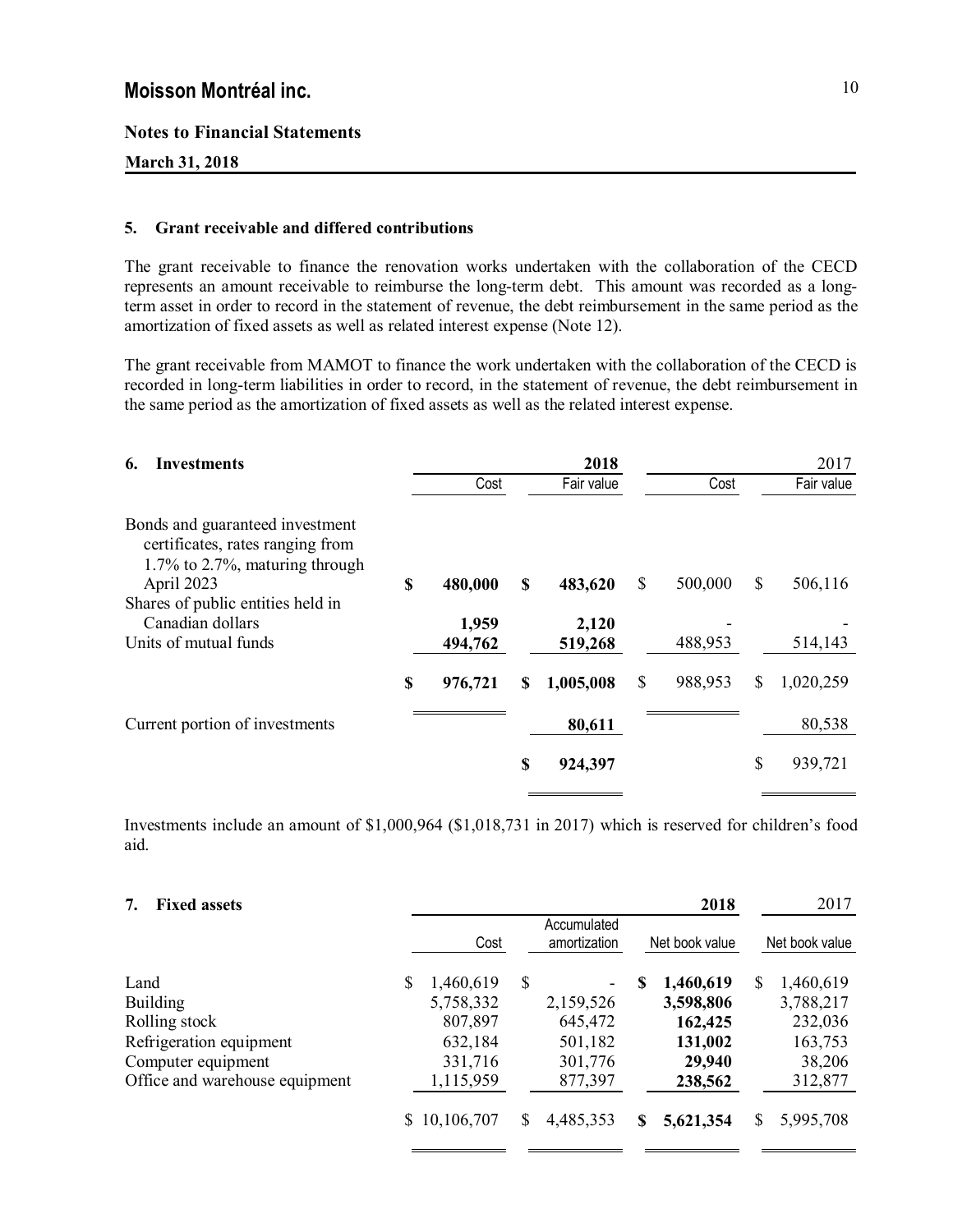# **Notes to Financial Statements**

# **March 31, 2018**

| 8.<br><b>Intangible assets</b>      |    |         |    |                             |   | 2018           |   | 2017           |
|-------------------------------------|----|---------|----|-----------------------------|---|----------------|---|----------------|
|                                     |    | Cost    |    | Accumulated<br>amortization |   | Net book value |   | Net book value |
| Software                            | S  | 118,842 | \$ | 101,201                     | S | 17,641         | S | 25,202         |
| Unused software (Note 14)           |    |         |    |                             |   |                |   | 94,500         |
| Multimedia material – Food Recovery |    |         |    |                             |   |                |   |                |
| Program in Supermarkets             |    | 36,544  |    | 22,122                      |   | 14,422         |   | 20,602         |
| Trademark                           |    | 3,821   |    | 2,183                       |   | 1,638          |   | 2,340          |
|                                     | \$ | 159,207 | S  | 125,506                     | S | 33,701         | S | 142,644        |

## **9. Credit facilities**

The Company has a line of credit of \$500,000 bearing interest at prime rate (3.45% as at March 31, 2018), plus 0.25%, secured by a first rank hypothec on the building. The line of credit is unused as at March 31, 2018.

| 10. Payables and accrued charges                                                                    | 2018                         | 2017                         |
|-----------------------------------------------------------------------------------------------------|------------------------------|------------------------------|
| Accounts payable and accrued charges<br>Salaries and vacations payable<br>Source deductions payable | 243,797<br>160,391<br>19,222 | 221,361<br>164,762<br>19,025 |
|                                                                                                     | 423.410                      | 405.148                      |

# **11. Deferred contributions related to specific projects**

Deferred contributions are intended to cover the operating expenses for the Christmas campaign, the Food Recovery Program in Supermarkets as well as The Great Food Drive for Children.

Changes in deferred contributions are as follows:

|                                           | Christmas<br>campaign |      | Food<br>Recovery<br>Program in<br>Supermarkets | The<br>Great Food<br>Drive for<br>Children | 2018       |   | 2017       |
|-------------------------------------------|-----------------------|------|------------------------------------------------|--------------------------------------------|------------|---|------------|
| Balance at beginning of year              | \$<br>22,384          | - \$ | $-$ \$                                         | $10,660$ \$                                | 33,044     | S | 363,143    |
| Contributions received during<br>the year | 113,524               |      | 739,550                                        | 25,400                                     | 878,474    |   | 589,504    |
| Contributions recognized as<br>revenue    | (135,908)             |      | (572, 450)                                     | (26,060)                                   | (734, 418) |   | (919, 603) |
| Balance at end of year                    | \$<br>Nil             | \$   | $167,100$ \$                                   | 10,000<br>S                                | 177,100    | S | 33,044     |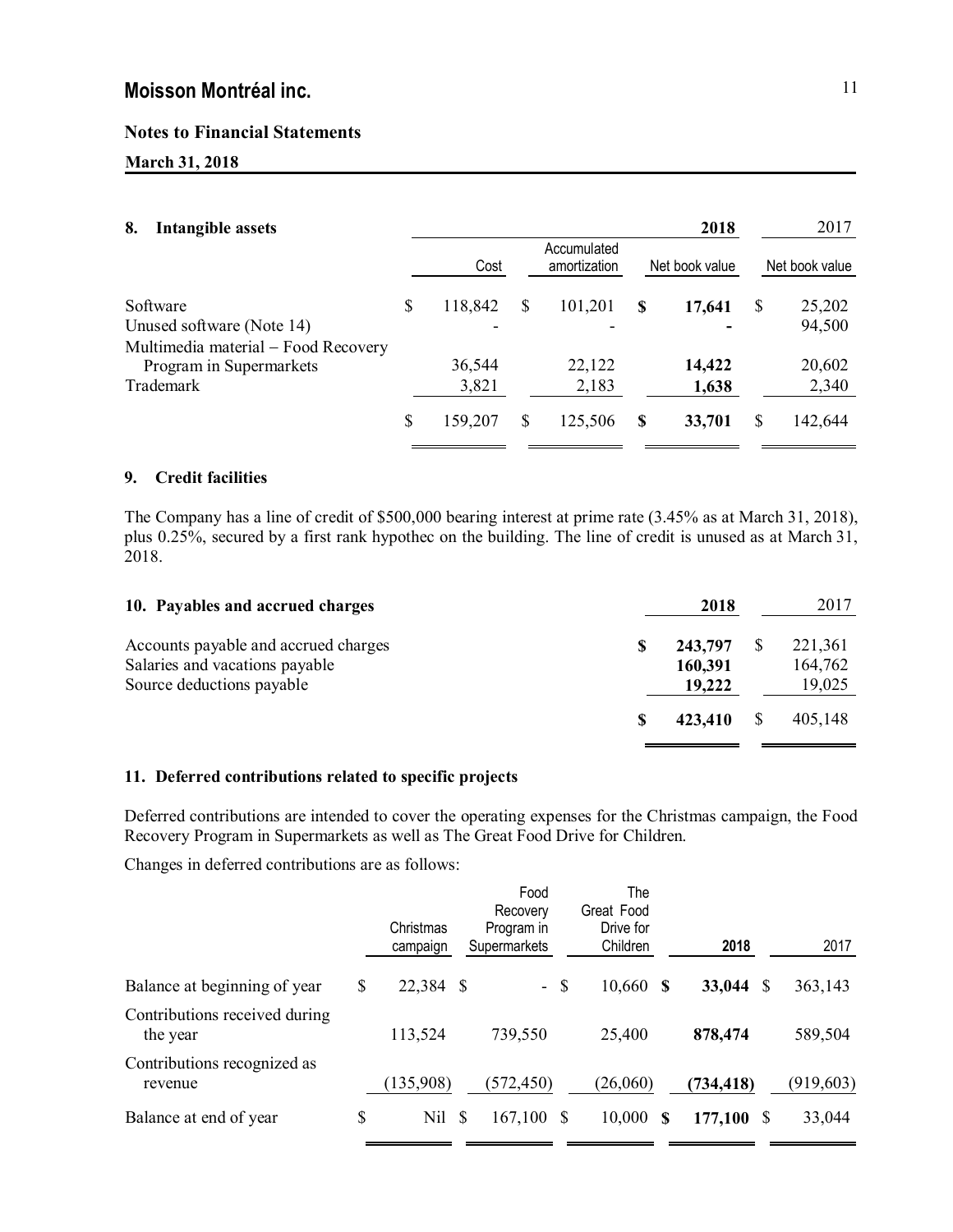# **Notes to Financial Statements**

# **March 31, 2018**

| 12. Long-term debt                                                                                                                                                                                                                                                                                                                                                                                                                                                                                                                                                                                                                     | 2018          | 2017          |
|----------------------------------------------------------------------------------------------------------------------------------------------------------------------------------------------------------------------------------------------------------------------------------------------------------------------------------------------------------------------------------------------------------------------------------------------------------------------------------------------------------------------------------------------------------------------------------------------------------------------------------------|---------------|---------------|
| Loan from "Programme d'infrastructure Québec-Municipalité",<br>at 5.12%, maturing in June 2021, secured by a first rank<br>hypothec of \$523,621 on all moveable and immoveable assets.<br>However, repayment of the loan is guaranteed by the Ministère<br>des Affaires municipales et Occupation du territoire (thereafter<br>"MAMOT") through a grant in the same amount received in<br>the context of the renovation works undertaken with the<br>collaboration of the CECD. The capital will be repaid by the<br>MAMOT at the rate of 1/10 per year during the next 10 years.<br>The interest will also be paid 100% by the MAMOT | \$<br>241,188 | \$<br>294,325 |
| Loan from "Programme d'infrastructure Québec-Municipalité",<br>at 4%, maturing in October 2022, secured by a first rank<br>hypothec of \$410,774 on all moveable and immoveable assets.<br>However, repayment of the loan is guaranteed by MAMOT<br>through a grant in the same amount received in the context of<br>the renovation works undertaken with the collaboration of the<br>CECD. The capital will be repaid by the MAMOT at the rate<br>of 1/10 per year during the next 10 years. The interest will also<br>be paid at 100% by the MAMOT                                                                                   | 225,459       | 265,485       |
| Loan, rate of 10.2%, repayable by semi-annual instalments of<br>\$2,462 including interest, maturing in December 2020, secured<br>by a first rank hypotech on equipment having a net value of                                                                                                                                                                                                                                                                                                                                                                                                                                          |               |               |
| \$9,049                                                                                                                                                                                                                                                                                                                                                                                                                                                                                                                                                                                                                                | 12,417        | 15,785        |
|                                                                                                                                                                                                                                                                                                                                                                                                                                                                                                                                                                                                                                        | 479,064       | 575,595       |
| Current portion of the subsidized long-term debt                                                                                                                                                                                                                                                                                                                                                                                                                                                                                                                                                                                       | 97,484        | 93,163        |
| Current portion of the unsubsidized long-term debt                                                                                                                                                                                                                                                                                                                                                                                                                                                                                                                                                                                     | 3,727         | 3,368         |
|                                                                                                                                                                                                                                                                                                                                                                                                                                                                                                                                                                                                                                        | \$<br>377,853 | \$<br>479,064 |

The estimated portion of the long-term debt payable in each of the next five years are as follows:

| 2019 | S. | 101,211 |
|------|----|---------|
| 2020 | S. | 106,134 |
| 2021 | S. | 111,313 |
| 2022 | S  | 111,710 |
| 2023 | S. | 48,696  |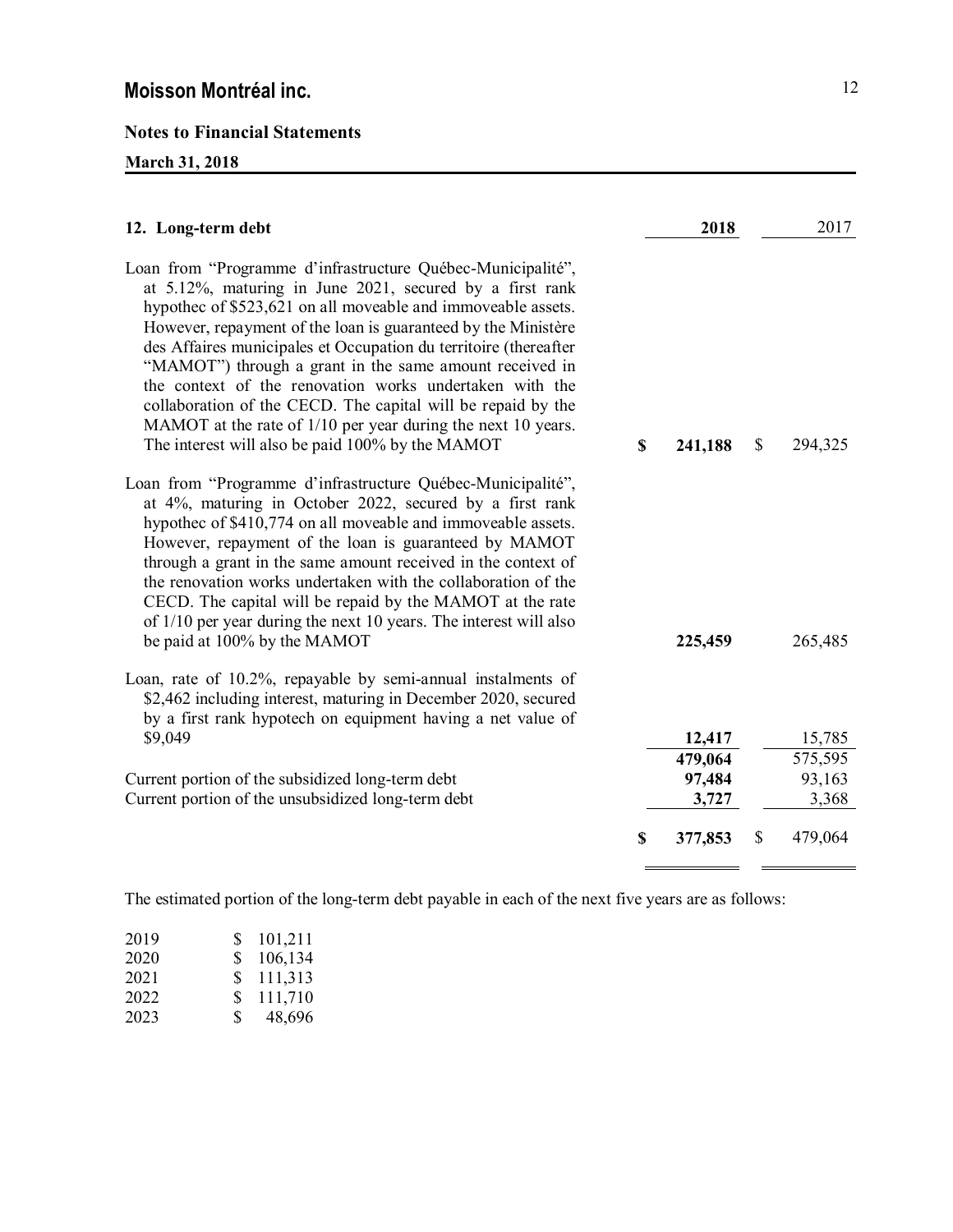# **Notes to Financial Statements**

# **March 31, 2018**

# **13. Deferred contributions related to children's food aid**

Deferred contributions represent funds received which, with respect to external restrictions, are intended for parents and children of the Island of Montreal living in poverty. Changes in the balance of deferred contributions are as follows:

|                                              |   | 2018      |               | 2017      |
|----------------------------------------------|---|-----------|---------------|-----------|
| Balance at beginning of year                 | S | 1,006,834 | <sup>\$</sup> |           |
| Contributions received during the year       |   | ۰         |               | 1,000,000 |
| Investment revenues allocated to the project |   | 28,851    |               | 6,834     |
| Contributions recognized as revenue          |   | (40,000)  |               |           |
| Balance at end of year                       | S | 995,685   | S             | 1,006,834 |

# **14. Deferred contributions related to fixed and intangible assets**

Deferred contributions represent funds received which, with respect to external restrictions, are intended for the acquisition of fixed and intangible assets and donations received in fixed and intangible assets. Changes in the balances of deferred contributions are as follows:

|                                                                        | Food Recovery Program in<br>Supermarkets |    |          |              |                         |    |                         |    |                     |
|------------------------------------------------------------------------|------------------------------------------|----|----------|--------------|-------------------------|----|-------------------------|----|---------------------|
|                                                                        | Fondation<br>Marcelle et<br>Jean Coutu   |    | Other    |              | Other                   |    | 2018                    |    | 2017                |
| Balance at beginning<br>of year                                        | \$<br>108,500                            | \$ | 60,404   | \$           | 3,324,300               | S. | 3,493,204               | S. | 3,776,993           |
| Contributions received<br>during the year<br>Amortization<br>Write-off | (32, 550)                                |    | (19,022) |              | (191, 050)<br>(94, 500) |    | (242, 622)<br>(94, 500) |    | 3,000<br>(286, 789) |
| Balance at end of year                                                 | \$<br>75,950                             | -S | 41,382   | <sup>S</sup> | 3,038,750               | S  | 3,156,082               | S. | 3,493,204           |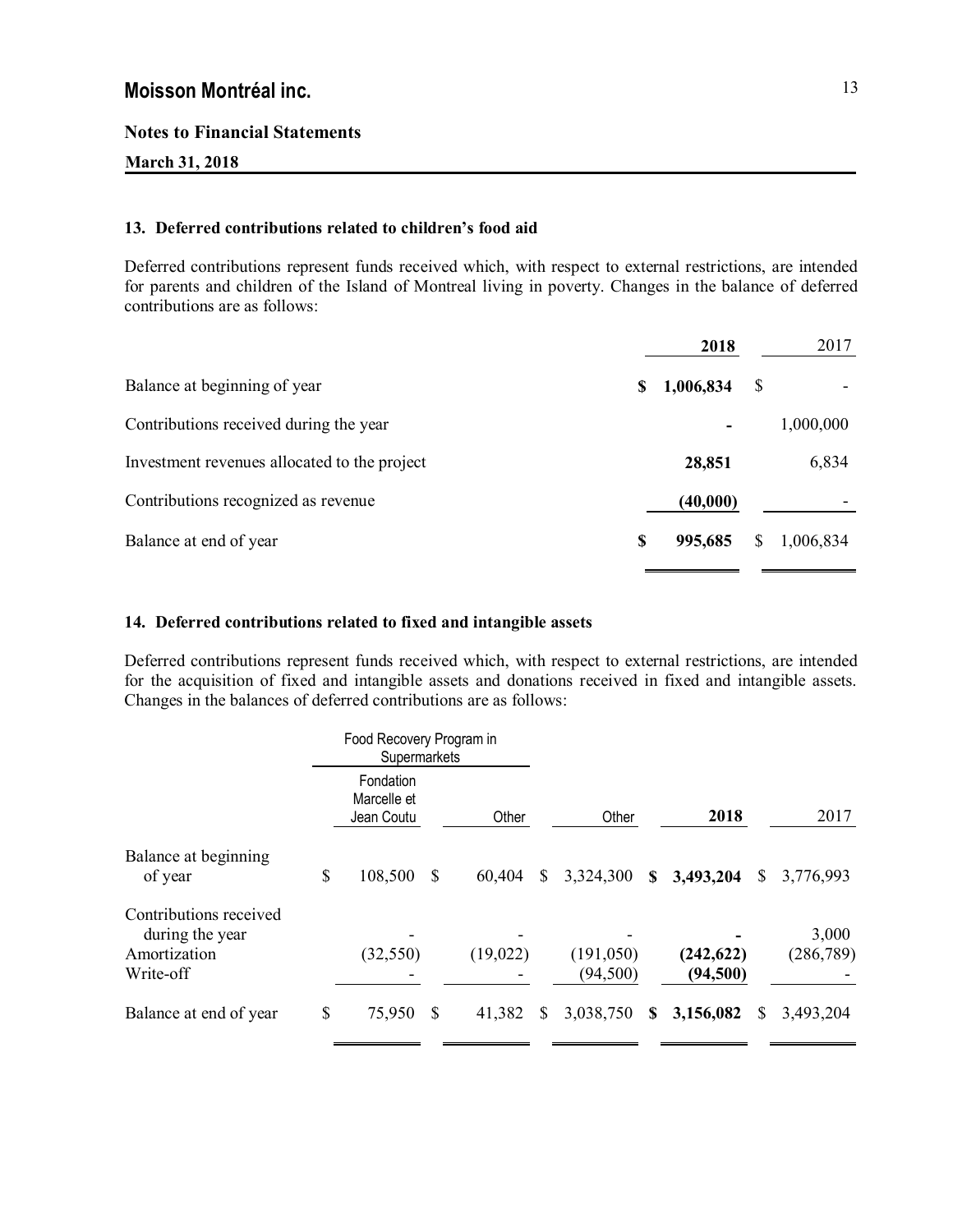# **Notes to Financial Statements**

## **March 31, 2018**

## **15. Internally restricted**

## *Food preservation, repacking and labeling*

In 2012, the Board of Directors of the Company restricted an amount of \$850,000 for the Food preservation, repacking and labeling project in order to maximize lifetime of foodstuffs received with preservation potential and to repack or label the consumable ones which otherwise would be lost or thrown away in the garbage. The goal was to achieve more variety and balanced distribution throughout the whole year to the beneficiary agencies of Moisson Montréal inc. This year, the Board of directors decided to end this restriction and use these funds for the management of capital assets.

## *Management of capital assets*

In 2018, the Board of directors of the Company reserved an amount of \$850,000 for the management of capital assets in preparation of eventual maintenance to preserve the good condition of the Company's capital assets.

#### *Invested in capital assets*

The Board of directors decided to restrict, internally, the amount invested in capital assets and to present it net of deferred contributions related to capital assets and long-term debt.

## **16. Financial instruments**

## *Financial risks and exposure*

The Company is subject to various risks from its financial instruments. The following analysis details the significant risks and exposure for the Company at the balance sheet date, as at March 31, 2018.

## *Credit risk*

Credit risk refers to the financial loss that the Company could incur should a counterparty to a financial instrument default on its obligations. The main credit risk to which the Company is exposed derives from its other receivables. No bad debts were provided for as at March 31, 2018 and 2017.

## *Liquidity risk*

Liquidity risk is the risk that the Company will encounter difficulty in meeting obligations associated with financial liabilities. The Company is exposed to such a risk due to its accounts payable and accrued charges and its non-subsidized long-term debt.

## *Market risk*

Market risk is the risk that the fair value or future cash flows of a financial instrument will fluctuate because of changes in market prices. Market risk comprises three types of risk: currency risk, interest rate risk and other price risk. The Company is mainly exposed to the currency risk, interest rate risk and other price risk.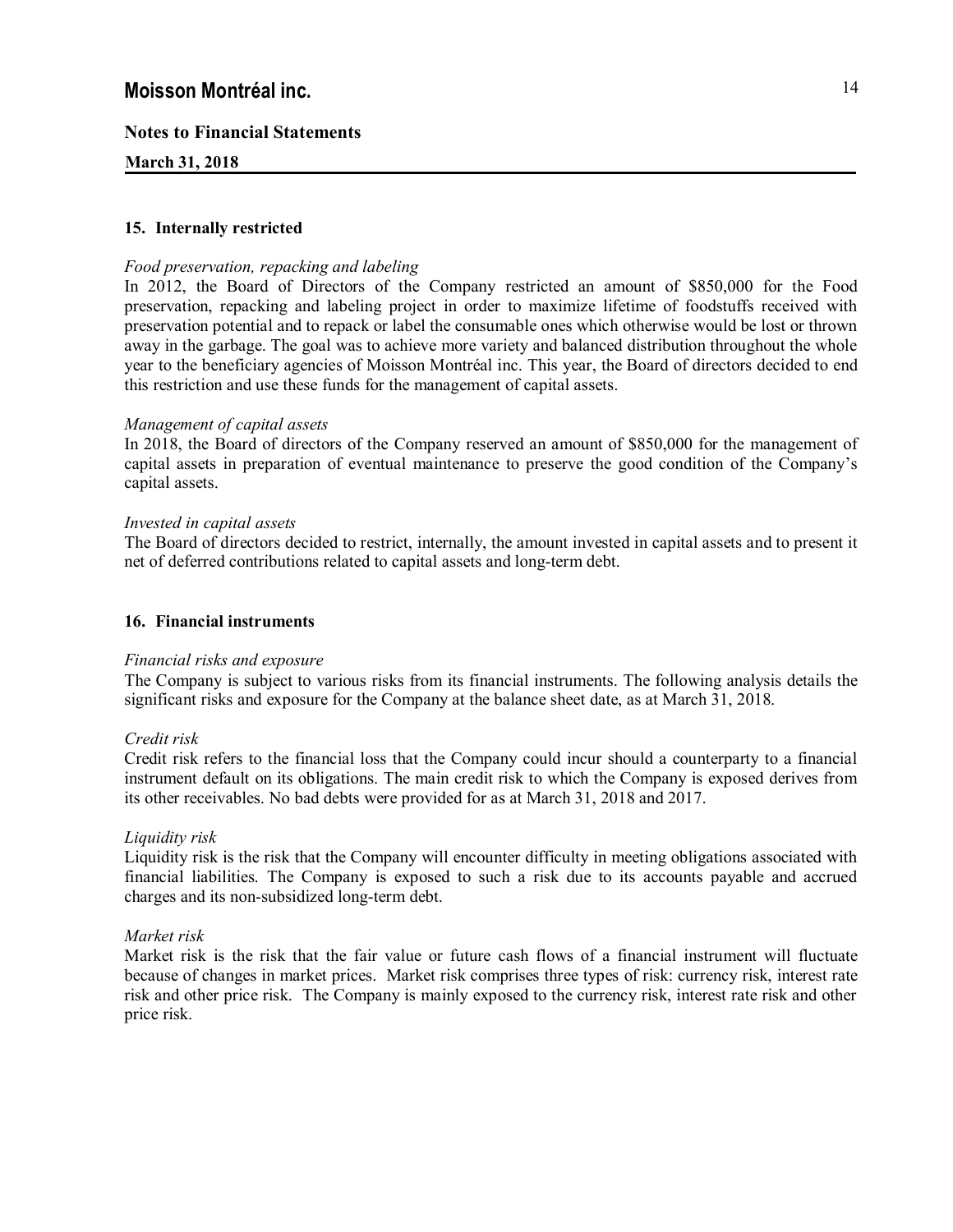# **Notes to Financial Statements**

# **March 31, 2018**

## **16. Financial instruments** (cont'd)

## *Currency risk*

Currency risk is the risk that the fair value or future cash flows of a financial instrument will fluctuate because of changes in foreign exchange rates. As at March 31, 2018, the Company holds an amount of \$172,375 (\$166,354 in 2017) of investments held in US dollars and is consequently exposed to the foreign exchange fluctuations.

# *Interest rate risk*

Interest rate risk is the risk that the fair value or future cash flows of a financial instrument will fluctuate because of changes in market interest rates. The Company is exposed to interest rate risk on its floating interest rates financial instrument (cash at progressive rate) which subject the Company to a cash flow risk and on its fixed interest rates financial instruments (bonds and guaranteed investment certificates and longterm debt) which subject the Company to a fair value risk.

# *Other price risk*

Other price risk is the risk that the fair value or future cash flow of a financial instrument will fluctuate as a result of changes in market prices (other than those arising from interest rate risk or currency risk), whether those changes are caused by factors specific to the financial instrument or its issuer, or factors affecting all similar financial instruments traded in the market. The Company is exposed to other price risk through its investments in shares of public entities and units of mutual funds.

The carrying value of all financial liabilities secured aggregates to \$479,063 (\$575,595 in 2017).

# **17. Capital disclosures**

The Company defines its capital as the balance of the restricted and unrestricted net assets. The Company is subject to an externally imposed capital requirement with regards to accumulation of capital from the Centre intégré universitaire de santé et de services sociaux du Centre-Sud-de-l'Île-de-Montréal (CIUSSS C-S) within the framework of the Programme de soutien aux organismes communautaires (thereafter "PSOC"). The Company received, during the year, with regards to PSOC an amount of \$96,099 (\$95,431 in 2017). The Company has to limit its unrestricted accumulated financial surplus to an amount below 25% of its annual expenses. If the Company defaults, the CIUSSS C-S could reduce the annual grant or even revoke its financial support. As at March 31, 2018, the Company was in compliance with this requirement.

The Company's general objectives when managing capital is to maintain sufficient capital to keep a satisfactory liquidity level in order to comply regularly and continuously with its mission which is to recuperate and distribute food to families in need in the Montreal area.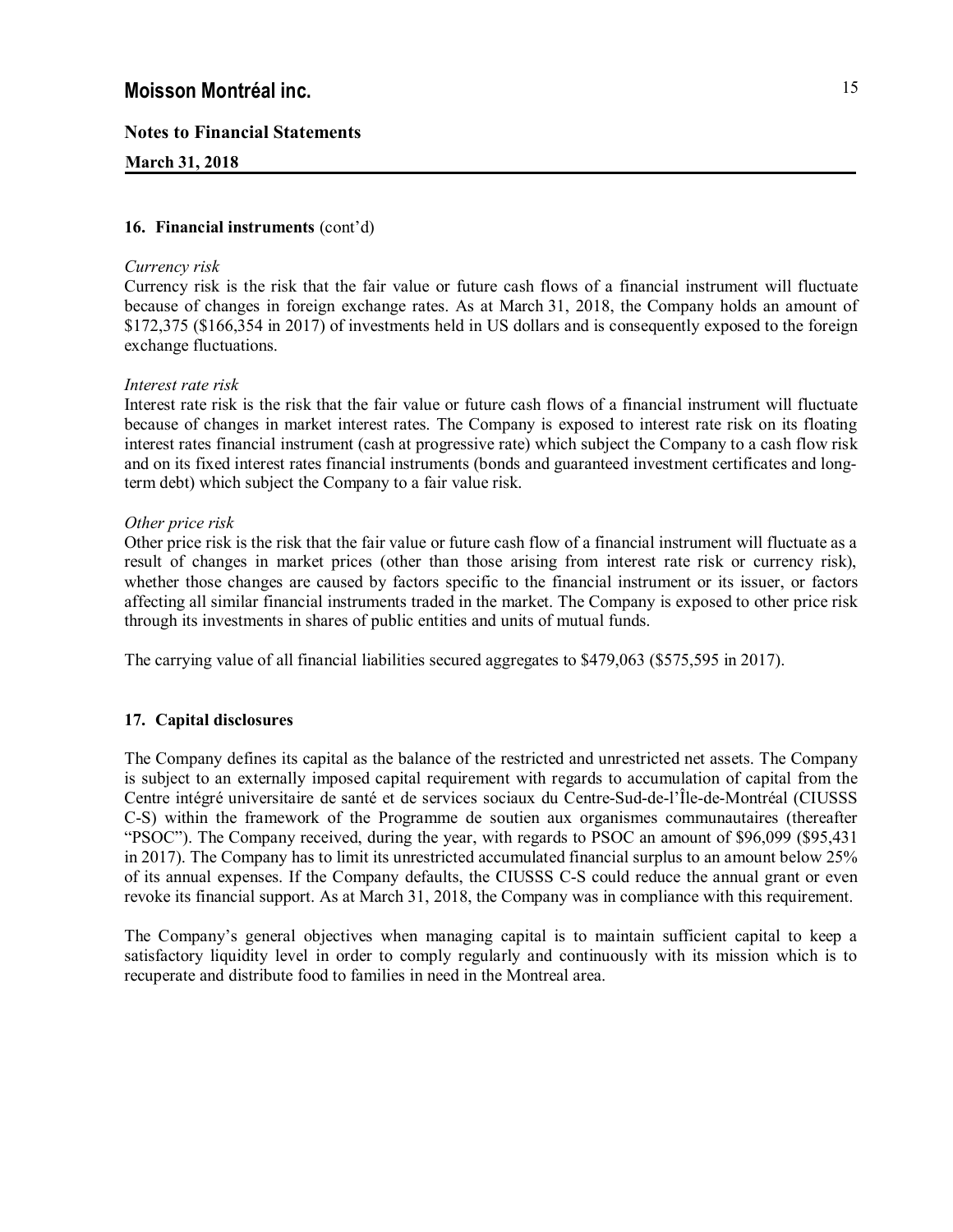# **Notes to Financial Statements**

# **March 31, 2018**

# **17. Capital disclosures** (cont'd)

Since its main financing activities are seasonal and occur mostly in December of each year, the Company has set the objective to maintain a level of immediate liquidity the equivalent of approximately six months of operations (currently the liquidity covers approximately five months of operations). This should provide adequate protection to help maintain a consistency in the offering of services. This way, the Company will be less vulnerable to the short and long-term fluctuations of its sources of income and will be able to ensure the replacement, at the right time, of its equipment and installations.

Management has decided to accumulate surpluses in order to attain an appreciable level of liquid assets. The different levels of the Company (from the personnel to the board of directors) are working towards this goal. The cash surplus, not essential to the regular activities, will be entrusted to portfolio management professionals in order to maximise returns with minimum risk. Management and the Board of directors carefully monitor those investments policies and evaluate the risks in order to secure the invested capital.

| 18. Statement of cash flows                 |    | 2018      | 2017      |
|---------------------------------------------|----|-----------|-----------|
| Changes in non-cash working capital items   |    |           |           |
| Accounts receivable                         | \$ | 94        | (84, 841) |
| Grant receivable from the Ville de Montréal |    |           | 71,200    |
| Prepaid expenses                            |    | (26, 536) | 9,238     |
| Payables and accrued charges                |    | 18,262    | 80,074    |
| Deferred revenue                            |    | 24,855    | 17,300    |
|                                             | S  | 16,675    | 92,971    |
|                                             |    |           |           |

## **19. Comparative figures**

Certain comparative figures of the year 2017 have been reclassified to conform to the financial statement presentation adopted in the current year.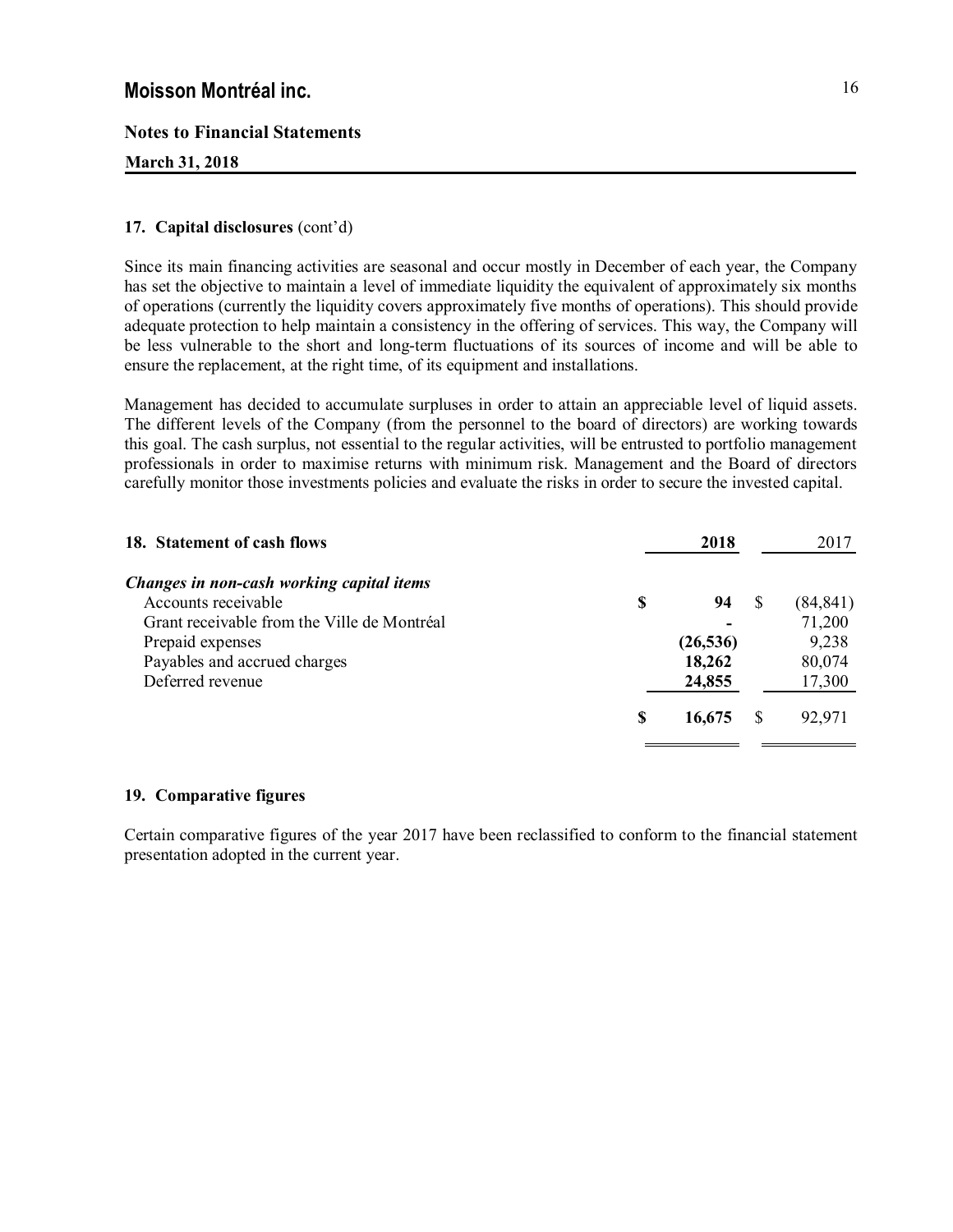| <b>Supplementary Financial Data</b>                      |                |                 |
|----------------------------------------------------------|----------------|-----------------|
| <b>Year ended March 31</b>                               | 2018           | 2017            |
|                                                          |                |                 |
| SCHEDULE A - IN-KIND CONTRIBUTIONS OF FOOD REDISTRIBUTED |                |                 |
| Inventory balance at beginning of year                   | 1,846,585<br>S | 2,905,541<br>S. |
| Food supplies received during the year                   | 86,179,825     | 79,217,867      |
|                                                          | 88,026,410     | 82,123,408      |
| Inventory balance at end of year                         | 2,086,649      | 1,846,585       |
|                                                          | \$85,939,761   | \$80,276,823    |

# SCHEDULE **B** – REVENUE AND EXPENSES BY ACTIVITY CENTRES

| Revenue                                                              |                 |                 |
|----------------------------------------------------------------------|-----------------|-----------------|
| Donations                                                            |                 |                 |
| La grande guignolée des médias                                       | \$<br>175,616   | \$<br>207,374   |
| Fondation J.A. DeSève                                                | 300,000         | 229             |
| Fondation J. Armand Bombardier                                       | 75,000          | 75,000          |
| Fondation Marcelle et Jean Coutu (including amortization of deferred |                 |                 |
| contributions related to fixed assets of \$34,612 (\$49,451 in 2017) |                 |                 |
| (Note $14$ )                                                         | 589,613         | 604,451         |
| Enterprises                                                          | 373,241         | 347,782         |
| Religious communities                                                | 135,309         | 110,325         |
| Other foundations                                                    | 157,500         | 222,077         |
| Monthly                                                              |                 |                 |
| Individuals                                                          | 140,382         | 116,214         |
| Associations and unions                                              | 16,197          | 16,366          |
| The CP Holiday Train                                                 |                 |                 |
| Enterprises                                                          | 15,000          | 15,000          |
| Individuals                                                          | 3,158           | 3,489           |
| Unsolicited                                                          |                 |                 |
| Enterprises                                                          | 48,336          | 86,046          |
| Individuals                                                          | 389,782         | 374,143         |
| Designated                                                           |                 |                 |
| Enterprises                                                          | 51,861          | 154,227         |
| Individuals                                                          | 161,534         | 20,866          |
| Projects                                                             |                 | 19,000          |
| In-Kind                                                              |                 |                 |
| Enterprises                                                          | 51,818          | 48,324          |
| Individuals                                                          | 30,688          | 31,025          |
| Planned giving                                                       | 50,505          | 48,966          |
|                                                                      | 2,765,540       | 2,500,904       |
| Centraide of Greater Montreal                                        |                 | 415,758         |
|                                                                      | \$<br>2,765,540 | \$<br>2,916,662 |

. .

÷,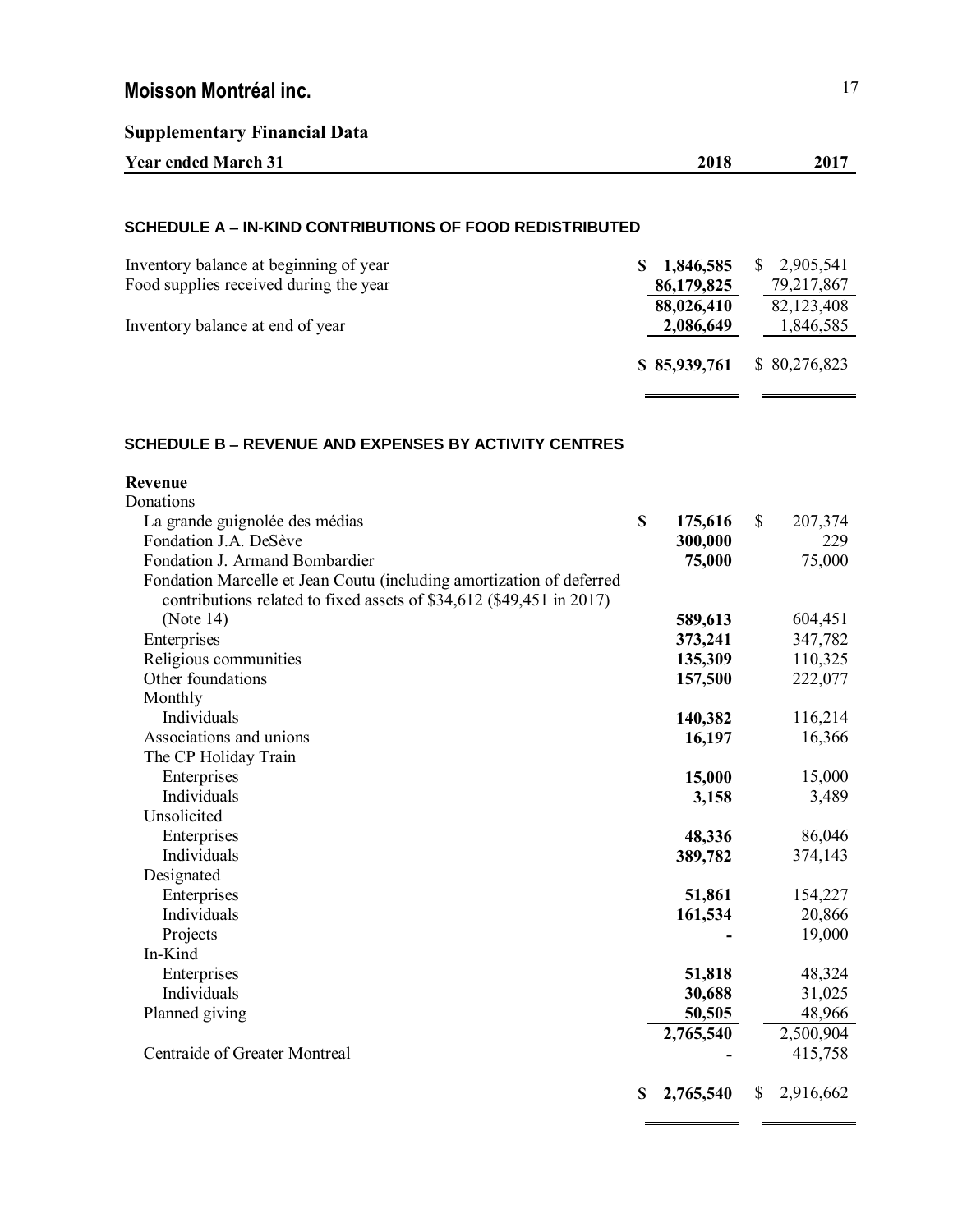**Supplementary Financial Data**

| Year ended.<br>March<br>. J I | 2018<br>____ | $201^{-}$ |
|-------------------------------|--------------|-----------|
|                               |              |           |

# **SCHEDULE B - REVENUE AND EXPENSES BY ACTIVITY CENTRES** (cont'd) **Revenue** (cont'd) Fund raising activities The Great Food Drive for Children **\$ 227,076** \$ 118,657 Direct-mailing advertising **378,585** 356,871 Golf tournament **274,825** 235,790 SCQ and Casino de Montréal **21,400** 10,000 Other activities **427,714** 312,201 **\$ 1,329,600** \$ 1,033,519 Contributions Government of Québec Centre intégré universitaire de santé et de services sociaux du Centre-Sud-de-l'Île-de-Montréal (Note 17) **\$ 96,099** \$ 95,431 Emploi Québec **16,200** 21,328 Other provincial programs **85,488** 221,454 Government of Canada Service Canada **17,728** 8,276 **Other** The Food Banks of Québec **266,709** 279,377 Municipal program **152,742** 190,788 Regroupement Partage **15,000** The Canadian Internet Registration Authority **23,647** - **\$ 673,613** \$ 816,654 **Expenses** (Schedule C) Fund raising activities The Great Food Drive for Children **\$ 23,134** \$ 16,514 Direct-mailing advertising **49,006** 36,554 Golf tournament **60,882** 79,872 Other activities **22,236** 16,080 **\$ 155,258** \$ 149,020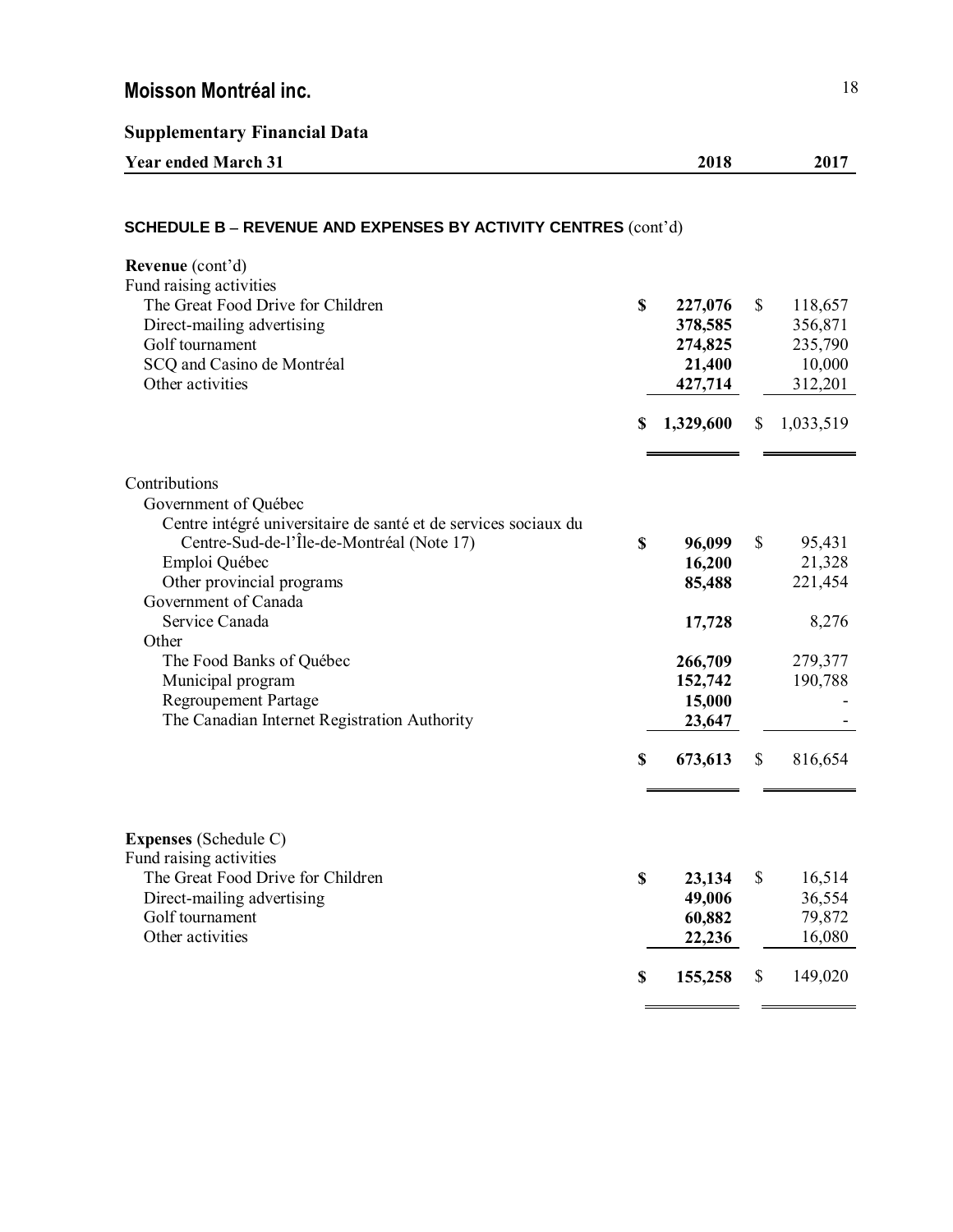# **Supplementary Financial Data**

**Year ended March 31, 2018**

# **SCHEDULE C** , **ALLOCATION OF EXPENSES**

The Company allocates its expenses by attributing them directly to the activities they relate to.

| Activities<br>and<br>(Schedule B)<br>communica-<br>Fund raising<br>tions<br>activities<br>development | Philanthropic<br>development      | General<br>directorate<br>and finances | Human<br>resources      | Financial<br>expenses   | Total<br>2018   | Total<br>2017             |
|-------------------------------------------------------------------------------------------------------|-----------------------------------|----------------------------------------|-------------------------|-------------------------|-----------------|---------------------------|
|                                                                                                       |                                   |                                        |                         |                         |                 |                           |
| 290,724                                                                                               | 170,240<br>- \$                   | 489,563<br>- \$                        | 296,749 \$<br>- \$      |                         | 2,948,222<br>-S | $\mathbb{S}$<br>2,850,953 |
| 86,833                                                                                                | 161                               | 26,022                                 | 3,367                   |                         | 146,961         | 213,289                   |
| $\overline{\phantom{0}}$                                                                              |                                   |                                        |                         |                         | 177,478         | 184,461                   |
|                                                                                                       |                                   | 49,664                                 | 17,859                  |                         | 88,728          | 64,632                    |
|                                                                                                       |                                   |                                        |                         |                         | 207,352         | 218,457                   |
|                                                                                                       |                                   |                                        |                         |                         | 135,908         | 216,607                   |
|                                                                                                       |                                   |                                        |                         |                         | 37,384          | 37,502                    |
| 3,143                                                                                                 | $\blacksquare$                    | 17,275                                 | 178                     |                         | 20,968          | 36,022                    |
|                                                                                                       |                                   |                                        |                         |                         | 28,330          | 29,918                    |
| 55                                                                                                    |                                   | 6,783                                  |                         |                         | 6,838           | 9,368                     |
| $\overline{\phantom{a}}$                                                                              |                                   | $\overline{\phantom{a}}$               | 18,870                  |                         | 18,870          | 16,764                    |
| 1,501                                                                                                 | 1,222                             | 41,421                                 | 1,740                   |                         | 51,951          | 50,941                    |
| $\overline{\phantom{a}}$                                                                              | $\overline{\phantom{a}}$          | 5,688                                  |                         | $\sim$                  | 288,137         | 240,354                   |
| $\overline{\phantom{a}}$                                                                              | 20                                | 9,197                                  | 274                     |                         | 13,296          | 10,950                    |
| 871                                                                                                   |                                   |                                        | 5,909                   |                         | 7,953           | 8,916                     |
|                                                                                                       |                                   |                                        |                         |                         | 100,676         | 217,407                   |
| 55,863                                                                                                |                                   | $\overline{\phantom{a}}$               | 1,432                   |                         | 57,354          | 44,057                    |
| 133,022<br>24,421                                                                                     |                                   |                                        |                         | $\sim$                  | 157,443         | 134,399                   |
|                                                                                                       |                                   |                                        |                         |                         | 70,815          | 66,589                    |
| $\overline{\phantom{a}}$                                                                              |                                   |                                        |                         |                         | 40,597          | 122,698                   |
| 19,762                                                                                                | 1,988                             | 48,467                                 | 867                     |                         | 75,610          | 74,673                    |
| $\overline{\phantom{0}}$                                                                              | $\overline{\phantom{a}}$          | 8,221                                  |                         |                         | 30,457          | 25,853                    |
|                                                                                                       |                                   |                                        |                         | 24,176                  | 24,176          | 28,520                    |
|                                                                                                       |                                   | 23,900                                 | 702                     |                         | 402,948         | 470,877                   |
|                                                                                                       | 22,236<br>155,258<br><sup>S</sup> | 483,173<br>173,631<br>$\mathbb{S}$     | 726,201<br>$\mathbb{S}$ | 347,947<br><sup>S</sup> | $\mathbb{S}$    | 24,176<br>\$5,138,452     |